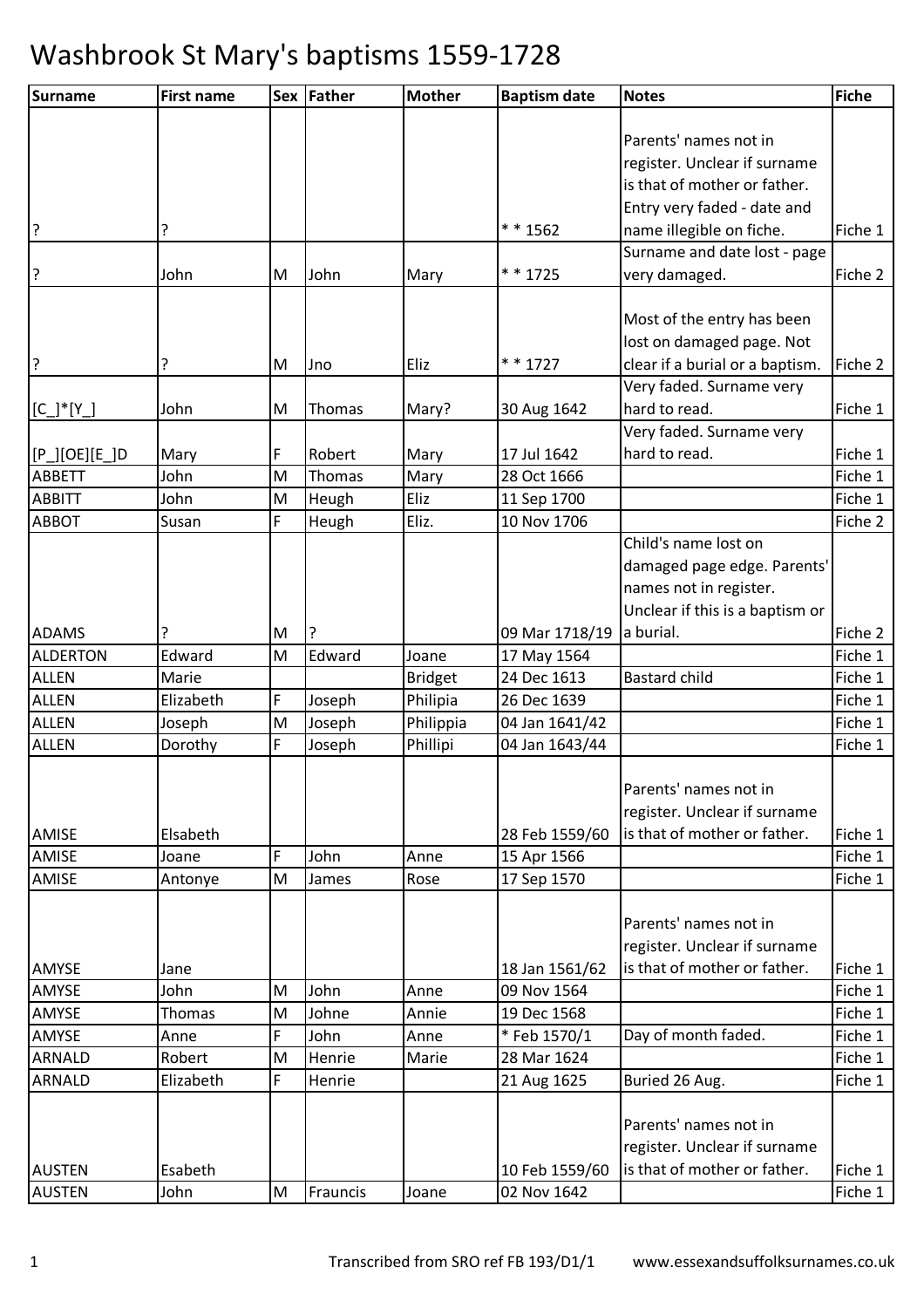| <b>Surname</b>  | <b>First name</b> |   | Sex Father | <b>Mother</b> | <b>Baptism date</b> | <b>Notes</b>                                                                         | <b>Fiche</b> |
|-----------------|-------------------|---|------------|---------------|---------------------|--------------------------------------------------------------------------------------|--------------|
| <b>AUSTEN</b>   | Richard           | M | Frances    | Johane        | 12 Apr 1647         |                                                                                      | Fiche 1      |
| <b>AUSTENE</b>  | George            | M | John       | Katherine     | 23 Apr 1570         |                                                                                      | Fiche 1      |
| <b>AUSTIN</b>   | Frauncis          | M | Frauncis   | Johan         | 19 Oct 1640         |                                                                                      | Fiche 1      |
| <b>BACON</b>    | Annes             | F | Thomas     | Alice         | 09 Nov 1572         |                                                                                      | Fiche 1      |
| <b>BACON</b>    | John              | M | Thomas     | Alice         | 04 Mar 1573/74      |                                                                                      | Fiche 1      |
|                 |                   |   |            |               |                     | Beginning of name lost on<br>torn page edge. Possibly                                |              |
| <b>BACON</b>    | *athaniell        | M | Nathaniell | Elizabeth     | 26 Sep 1626         | Nathaniell.                                                                          | Fiche 1      |
|                 |                   |   |            |               |                     | Abraham and Isaacke, sons                                                            |              |
| <b>BAKER</b>    | Abraham           | M | John       | Joane         | 25 Apr 1574         | of                                                                                   | Fiche 1      |
|                 |                   |   |            |               |                     | Abraham and Isaacke, sons                                                            |              |
| <b>BAKER</b>    | Isaacke           | M | John       | Joane         | 25 Apr 1574         | of                                                                                   | Fiche 1      |
| <b>BAKER</b>    | Bartholmewe       | M | Antonye    | Elsabethe     | 27 Jan 1582/83      |                                                                                      | Fiche 1      |
| <b>BAKER</b>    | Richard           | M | Antonye    | Elsabethe     | 01 Aug 1585         |                                                                                      | Fiche 1      |
| <b>BAKER</b>    | John              | M | Antonye    | Elizabethe    | 25 May 1591         |                                                                                      | Fiche 1      |
| <b>BAKER</b>    | Elsabethe         | F | Antonye    | Elsabethe     | 17 Mar 1593/94      |                                                                                      | Fiche 1      |
| <b>BAKER</b>    | Avis              | F | Antony     | Elsabethe     | 14 Jul 1599         |                                                                                      | Fiche 1      |
| <b>BAKER</b>    | Martha            | F | John       | Anne          | 12 Oct 1712         |                                                                                      | Fiche 2      |
|                 |                   |   |            |               |                     | No parents' names in                                                                 |              |
| <b>BAKER</b>    | Susan             | F | ?          |               | 15 Apr 1716         | register.                                                                            | Fiche 2      |
| <b>BAKER</b>    | William           | M | John       |               | 12 May 1723         |                                                                                      | Fiche 2      |
|                 |                   |   |            |               |                     |                                                                                      |              |
|                 |                   |   |            |               |                     | On damaged page - not clear                                                          |              |
| <b>BAKER</b>    | Susan             | F | Jno        | Ann           | 08 Sep 1727         | if it's a baptism or a burial.                                                       | Fiche 2      |
| <b>BAKON</b>    | Thomas            | M | Thomas     | Alice         | 11 Apr 1575         |                                                                                      | Fiche 1      |
| <b>BAKON</b>    | Thomas            | M | James      | Sarah         | 25 Apr 1671         |                                                                                      | Fiche 1      |
| <b>BAKON</b>    | James             | M | James      | Sarah         | 20 Sep 1672         |                                                                                      | Fiche 1      |
| <b>BALDWIN</b>  | Robert            | M | James      | Katherine     | * Jun 1647          | Date very faded.                                                                     | Fiche 1      |
| <b>BALDWIN</b>  | Barbara Teresa    |   | ?          | ?             | 19 * 1698           | Parents' names not in<br>register. Entry very blurry so<br>month of baptism unclear. | Fiche 1      |
| <b>BALDWIN</b>  | Robt              | M | James      | Mary          | 04 Jan 1700/1       |                                                                                      | Fiche 1      |
| <b>BALDWIN</b>  | John              | M | James      | Mary          | 23 May 1704         |                                                                                      | Fiche 1      |
| <b>BALDWIN</b>  | Barbara           | F | James      | Mary          |                     | Birth only (on 11 Sep 1705),<br>no baptism.                                          | Fiche 2      |
| <b>BALDWINE</b> | Barbary           | F | James      | Katherine     | 06 Jun 1658         |                                                                                      | Fiche 1      |
| <b>BARKER</b>   | Marget            | F | Franncis   | Joyse         | 02 Feb 1591/92      |                                                                                      | Fiche 1      |
| <b>BARKER</b>   | Marye             | F | Frannces   | Joice         | 16 Sep 1593         |                                                                                      | Fiche 1      |
| <b>BARKER</b>   | Susan             | F | Frannces   | Joyce         | 04 May 1595         |                                                                                      | Fiche 1      |
| <b>BARKER</b>   | Franncis          | M | Franncis   | Joyce         | 07 Aug 1597         |                                                                                      | Fiche 1      |
| <b>BARKER</b>   | Joyce             | F | Franncis   | Joyce         | 12 Apr 1599         |                                                                                      | Fiche 1      |
| <b>BAYLIE</b>   | Sara              | F | William    | Marie         | 13 Jan 1638/39      |                                                                                      | Fiche 1      |
| <b>BELCHAM</b>  | John              | M | Richard    | Anne          | 27 Mar 1563         |                                                                                      | Fiche 1      |
| <b>BELCHAM</b>  | Christian         | F | Robert     | Dorifye       | 06 Jan 1564/65      |                                                                                      | Fiche 1      |
| <b>BELCHAM</b>  | Alice             | F | Robert     | Dorifye       | 03 Feb 1565/66      |                                                                                      | Fiche 1      |
| <b>BELCHAM</b>  | John              | M | Richard    | Margaret      | 19 Dec 1568         |                                                                                      | Fiche 1      |
| <b>BELCHAM</b>  | Anne              | F | Richard    | Margeret      | 25 Nov 1571         |                                                                                      | Fiche 1      |
| <b>BELCHAME</b> | Judithe           | F | Richard    | Margerette    | 28 Nov 1574         |                                                                                      | Fiche 1      |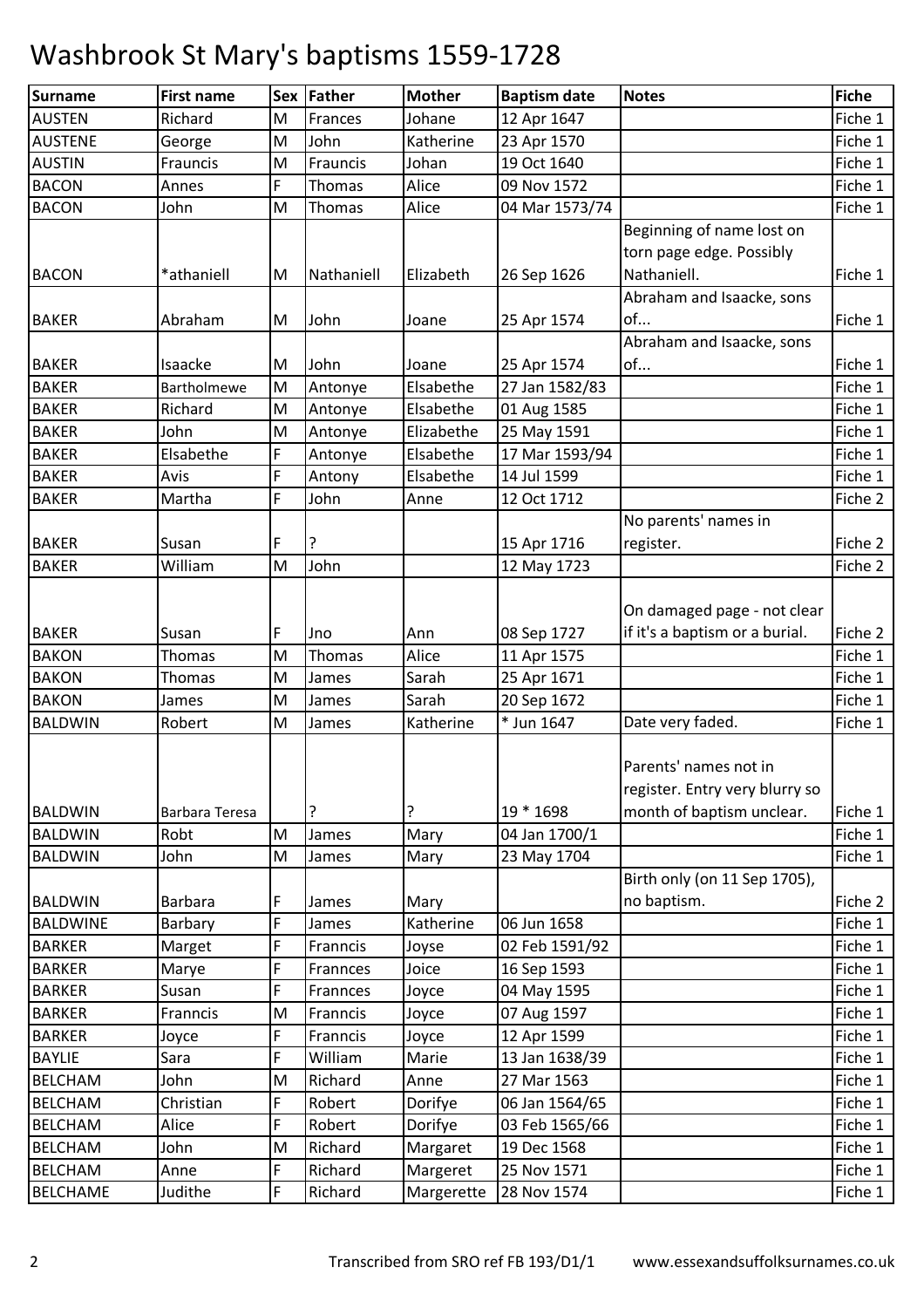| <b>Surname</b>  | <b>First name</b> |           | Sex Father | <b>Mother</b> | <b>Baptism date</b> | <b>Notes</b>                                   | <b>Fiche</b> |
|-----------------|-------------------|-----------|------------|---------------|---------------------|------------------------------------------------|--------------|
| <b>BENET</b>    | Amie              | F         | Thomas     | Elizabeth     | 04 Aug 1614         |                                                | Fiche 1      |
| <b>BENET</b>    | Grisill           | F         | Thomas     | Elizabeth     | 27 Mar 1617         |                                                | Fiche 1      |
| <b>BENET</b>    | Katharine         | F         | John       | Katharine     | 05 Oct 1619         |                                                | Fiche 1      |
| <b>BENET</b>    | Elizabeth         | F         | Thomas     | Elizabeth     | 25 Nov 1621         |                                                | Fiche 1      |
| <b>BENIT</b>    | Prudens           | F         | Thomas     | Elizabeth     | 29 Mar 1610         |                                                | Fiche 1      |
| <b>BENIT</b>    | Marie             | F         | Thomas     | Elizabeth     | 30 May 1611         |                                                | Fiche 1      |
| <b>BENIT</b>    | Thomas            | M         | Thomas     | Elizabeth     | 06 Jan 1623/24      |                                                | Fiche 1      |
| <b>BENNET</b>   | John              | M         | John       | Julian        | 22 Jan 1575/76      |                                                | Fiche 1      |
| <b>BENNET</b>   | Susan             | F         | Thomas     | Elizabeth     | 04 Jan 1612/13      |                                                | Fiche 1      |
| <b>BEWERS</b>   | William           | M         | William    | Diney         | 09 Oct 1636         |                                                | Fiche 1      |
| <b>BISHOP</b>   | Isacke            | M         | Richard    | Catherin      | 20 Oct 1605         |                                                | Fiche 1      |
| <b>BISHOP</b>   | George            | M         | Richard    | Katherine     | 06 May 1613         |                                                | Fiche 1      |
| <b>BISHOP</b>   | Richard           | M         | Richard    | Katherine     | 02 Aug 1618         |                                                | Fiche 1      |
|                 |                   |           |            |               |                     | Confirmation, not a baptism.                   |              |
|                 |                   |           |            |               |                     | Performed by he Right                          |              |
|                 |                   |           |            |               |                     | <b>Reverend Father in God</b>                  |              |
|                 |                   |           |            |               |                     | Mathew Lord, Bishop of                         |              |
| <b>BISHOP</b>   | Richard           |           |            |               | 08 Jul 1636         | Norwich.                                       | Fiche 1      |
| <b>BISHOPP</b>  | Jeffery           | M         | Jeffery    | Anne          | 07 Dec 1597         |                                                | Fiche 1      |
| <b>BISHOPP</b>  | Anne              | F         | Richard    | Katherine     | 08 Oct 1601         |                                                | Fiche 1      |
| <b>BISHOPP</b>  | William           | M         | Richard    | Katharine     | 13 Apr 1609         |                                                | Fiche 1      |
| <b>BISHOPPE</b> | Mary              | F         | Jeffery    | Anne          | 20 May 1593         |                                                | Fiche 1      |
| <b>BISHOPPE</b> | Elsabethe         | F         | Jeffrye    | Anne          | 31 Aug 1595         |                                                | Fiche 1      |
| <b>BISHOPPE</b> | Susan             | F         | Richard    | Katherine     | 29 Jun 1600         |                                                | Fiche 1      |
|                 |                   |           |            |               |                     |                                                |              |
|                 |                   |           |            |               |                     | On damaged page - not clear                    |              |
| <b>BLANDEN</b>  | Wm                | M         | Thos       | Eliz          |                     | 24 Mar 1727/28 lif it's a baptism or a burial. | Fiche 2      |
| <b>BLOBELL</b>  | Beniamine         | M         | Thomas     | Margeret      | 27 Jan 1576/77      |                                                | Fiche 1      |
| <b>BLOBOLL</b>  | Ester             | F         | Thomas     | Margett       | 21 Jan 1589/90      |                                                | Fiche 1      |
| <b>BLOBOLT</b>  | Margery           | F         | John       | Margery       | 28 Jun 1566         |                                                | Fiche 1      |
|                 |                   |           |            |               |                     |                                                |              |
|                 |                   |           |            |               |                     | Parents' names not in                          |              |
|                 |                   |           |            |               |                     | register. Unclear if surname                   |              |
| <b>BLOSSE</b>   | Ellen             |           |            |               | 28 May 1560         | is that of mother or father.                   | Fiche 1      |
| <b>BLOSSE</b>   | William           | M         | Thomas     | Anne          | 05 Oct 1563         |                                                | Fiche 1      |
| <b>BLOSSE</b>   | Thomas            | ${\sf M}$ | Thomas     | Anne          | 25 Oct 1567         |                                                | Fiche 1      |
| <b>BLOSSE</b>   | Thomas            | M         | William    | Margerye      | 16 Jul 1570         |                                                | Fiche 1      |
| <b>BLOSSE</b>   | Anne              | F         | Thomas     | Anne          | 04 Mar 1570/71      |                                                | Fiche 1      |
| <b>BLOSSE</b>   | Thomas            | M         | Tobias     | Herodias      | 02 Feb 1571/72      |                                                | Fiche 1      |
| <b>BLOSSE</b>   | Anne              | F         | Richard    | Annise        | 27 Sep 1573         |                                                | Fiche 1      |
| <b>BLOSSE</b>   | Anne              | F         | Tobyas     | Erodias       | 11 Dec 1575         |                                                | Fiche 1      |
| <b>BLOSSE</b>   | Jane              | F         | Tobyas     | Erodias       | 15 Sep 1577         |                                                | Fiche 1      |
| <b>BLOSSE</b>   | John              | M         | Tobyas     | Erodyas       | 12 Oct 1578         |                                                | Fiche 1      |
| <b>BLOSSE</b>   | Elsabethe         | F         | Tobyas     | Erodras       | 15 Jan 1580/81      |                                                | Fiche 1      |
| <b>BLOSSE</b>   | Anne              | F         | Tobyas     | Erodias       | 13 May 1586         |                                                | Fiche 1      |
| <b>BLOSSE</b>   | Anna              | F         | Tobyas     | Erodias       | 02 Feb 1588/89      |                                                | Fiche 1      |
| <b>BLOSSE</b>   | Robert            | M         | Edmund     | Katherine     | 15 Dec 1594         |                                                | Fiche 1      |
| <b>BLOSSE</b>   | John              | M         | John       | Joane         | 06 Mar 1596/97      |                                                | Fiche 1      |
| <b>BLOSSE</b>   | Jeffery           | M         | John       | Joane         | 11 Nov 1599         |                                                | Fiche 1      |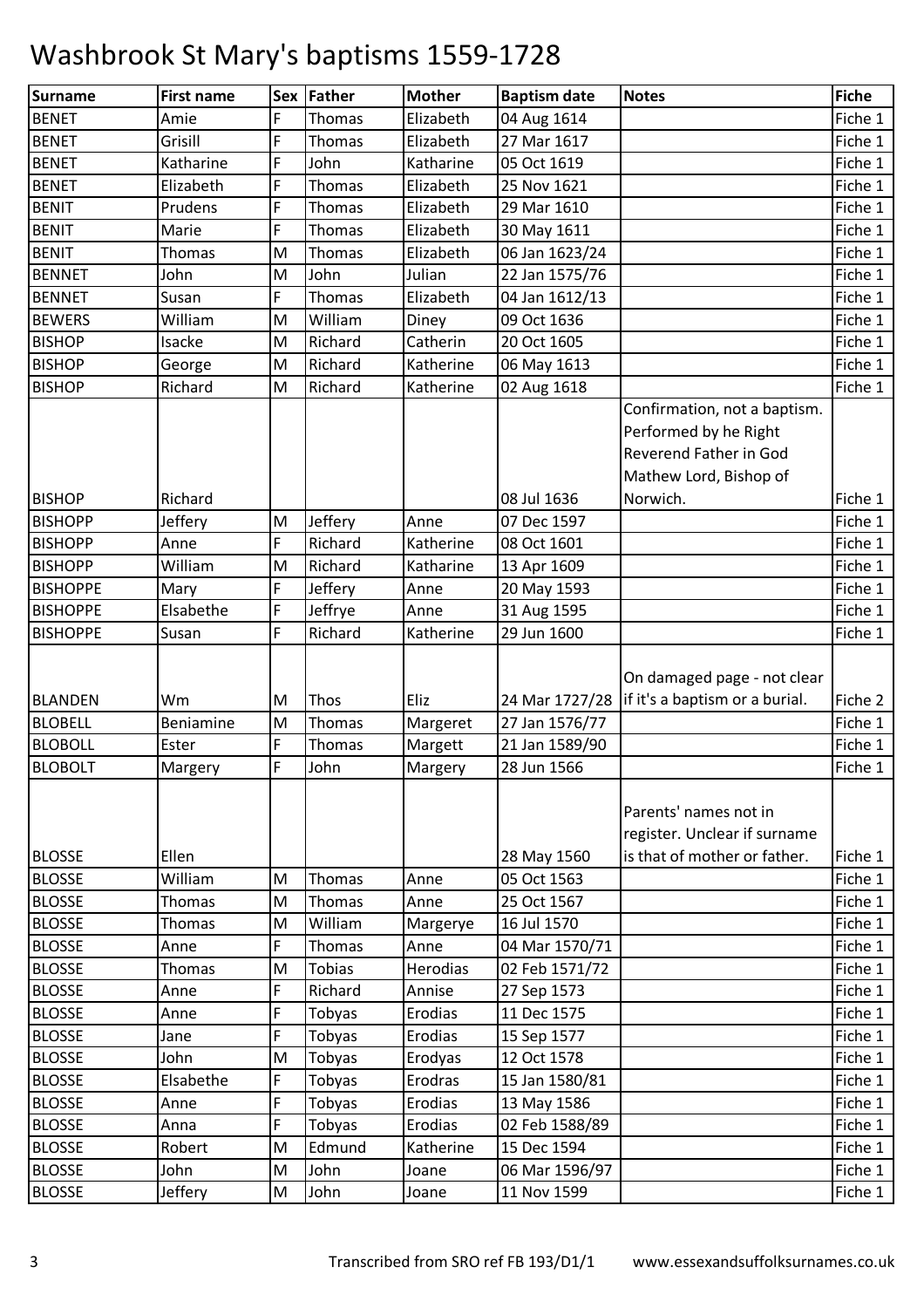| <b>Surname</b>  | <b>First name</b> |           | Sex Father   | <b>Mother</b> | <b>Baptism date</b> | <b>Notes</b>                   | <b>Fiche</b>       |
|-----------------|-------------------|-----------|--------------|---------------|---------------------|--------------------------------|--------------------|
| <b>BLOSSE</b>   | Joane             | F         | John         | Joane         | 18 Apr 1602         |                                | Fiche 1            |
| <b>BLOSSE</b>   | Alce              | F         | John         | Jhonne        | 02 Feb 1605/6       |                                | Fiche 1            |
| <b>BLOSSE</b>   | William           | M         | John         | Joane         | 13 Jul 1609         |                                | Fiche 1            |
| <b>BLOSSE</b>   | Marie             | F         | John         | Joan          | 14 Feb 1612/13      |                                | Fiche 1            |
| <b>BOWERS</b>   | Alice             | F         | Baldwine     | Elsabeth      | 28 Mar 1563         |                                | Fiche 1            |
| <b>BOYTON</b>   | Joseph            | M         | Isaac        | Faith         | 26 Feb 1696/97      |                                | Fiche 1            |
| <b>BOYTON</b>   | Abraham           | M         | Isaack       | Faith         | 21 Dec 1701         |                                | Fiche 1            |
|                 |                   |           |              |               |                     | No parents' names in           |                    |
| <b>BOYTON</b>   | William           | M         | ?            |               | 29 Oct 1721         | register.                      | Fiche 2            |
| <b>BOYTON</b>   | William           | M         | John         |               | 26 May 1723         |                                | Fiche 2            |
| <b>BOYTON</b>   | Joseph            | M         | William      |               | 09 Feb 1723/24      |                                | Fiche 2            |
|                 |                   |           |              |               |                     | Page very damaged, date        |                    |
| <b>BOYTON</b>   | Joseph            | M         | John         |               | * * 1725            | lost.                          | Fiche 2            |
|                 |                   |           |              |               |                     | Child and father's first names |                    |
| <b>BOYTON</b>   | Thom?             | M         | Thom?        | Eliz          | 14 Sep 1726         | hard to read.                  | Fiche 2            |
| <b>BOYTON</b>   | Joseph            | M         | Jno.         | Eliz.         | 22 Jan 1726/27      |                                | Fiche 2            |
|                 |                   |           |              |               |                     |                                |                    |
|                 |                   |           |              |               |                     | On damaged page - not clear    |                    |
| <b>BOYTON</b>   | Eliz              | F         | Jno          | Eliz.         | 25 Aug 1727         | if it's a baptism or a burial. | Fiche 2            |
| <b>BRAND</b>    | Anna              | F         | Richard      | Judith        | 21 May 1588         |                                | Fiche 1            |
| <b>BRAND</b>    | William           | M         | William      | Judithe       | 21 Jan 1589/90      |                                | Fiche 1            |
| <b>BRAND</b>    | Caleb             | M         | William      | Judithe       | 30 May 1592         |                                | Fiche 1            |
| <b>BRANSON</b>  | Bartholmewe       | M         | Andrewe      | Elsabethe     | 02 Mar 1594/95      |                                | Fiche 1            |
| <b>BROOKE</b>   | Tindall           | M         | Robert       | Alce          | 28 Nov 1616         |                                | Fiche 1            |
| <b>BROWEN</b>   | Edward            | M         | Richard      | Annes         | 11 Jun 1570         |                                | Fiche 1            |
|                 |                   |           |              |               |                     |                                |                    |
|                 |                   |           |              |               |                     | Parents' names not in          |                    |
|                 |                   |           |              |               |                     | register. Unclear if surname   |                    |
| <b>BROWNE</b>   | Joane             |           |              |               | 23 Feb 1561/62      | is that of mother or father.   | Fiche 1            |
| <b>BROWNE</b>   | Marye             | F         | John         | Annise        | 01 Mar 1572/73      |                                | Fiche 1            |
| <b>BROWNING</b> | Thomas            | ${\sf M}$ | John         | Martha        | 01 Apr 1647         |                                | Fiche 1            |
|                 |                   |           |              |               |                     |                                |                    |
|                 |                   |           |              | Martha        |                     | On damaged page - not clear    |                    |
| <b>BRUNDEL</b>  | Thos              | M<br>M    | Thos<br>John | Marie         | 02 Jan 1727/28      | if it's a baptism or a burial. | Fiche 2<br>Fiche 1 |
| <b>BUCKNAM</b>  | William           |           |              |               | 07 Apr 1628         | Faded. First name hard to      |                    |
|                 |                   |           |              |               |                     | read. Surname unclear - Rud    |                    |
| BUD?            | Sarah?            | F         | Jno          | Susan         | 24 Jul 1727         | or Bud?                        | Fiche 2            |
| <b>BUERS</b>    | Anna              | F         | William      | Jane          | 27 May 1593         |                                | Fiche 1            |
| <b>BURGES</b>   | John              | M         | Robert       | Marie         | 02 Dec 1638         |                                | Fiche 1            |
|                 |                   |           |              |               |                     |                                |                    |
|                 |                   |           |              |               |                     | Page damaged - first name      |                    |
| CABEL           | ?                 | M         | John         | Mary          | 28 Apr 1725         | illegible. With 1724 entries.  | Fiche 2            |
| <b>CABERN</b>   | John              | M         | John         | Susan         | 27 Feb 1697/98      | Very blurred                   | Fiche 1            |
| <b>CABERN</b>   | Francis           | M         | John         | Susan         | 09 Dec 1705         |                                | Fiche 2            |
| CABERN          | Sarah             | F         | John         | Susan         | 17 Feb 1711/12      |                                | Fiche 2            |
| <b>CABORN</b>   | Mary              | F         | John         | Susan         | 09 Jun 1700         |                                | Fiche 1            |
| CANNUM          | Abigail           | F         |              | Abigail       | 13 Apr 1718         |                                | Fiche 2            |
|                 |                   |           |              |               |                     |                                |                    |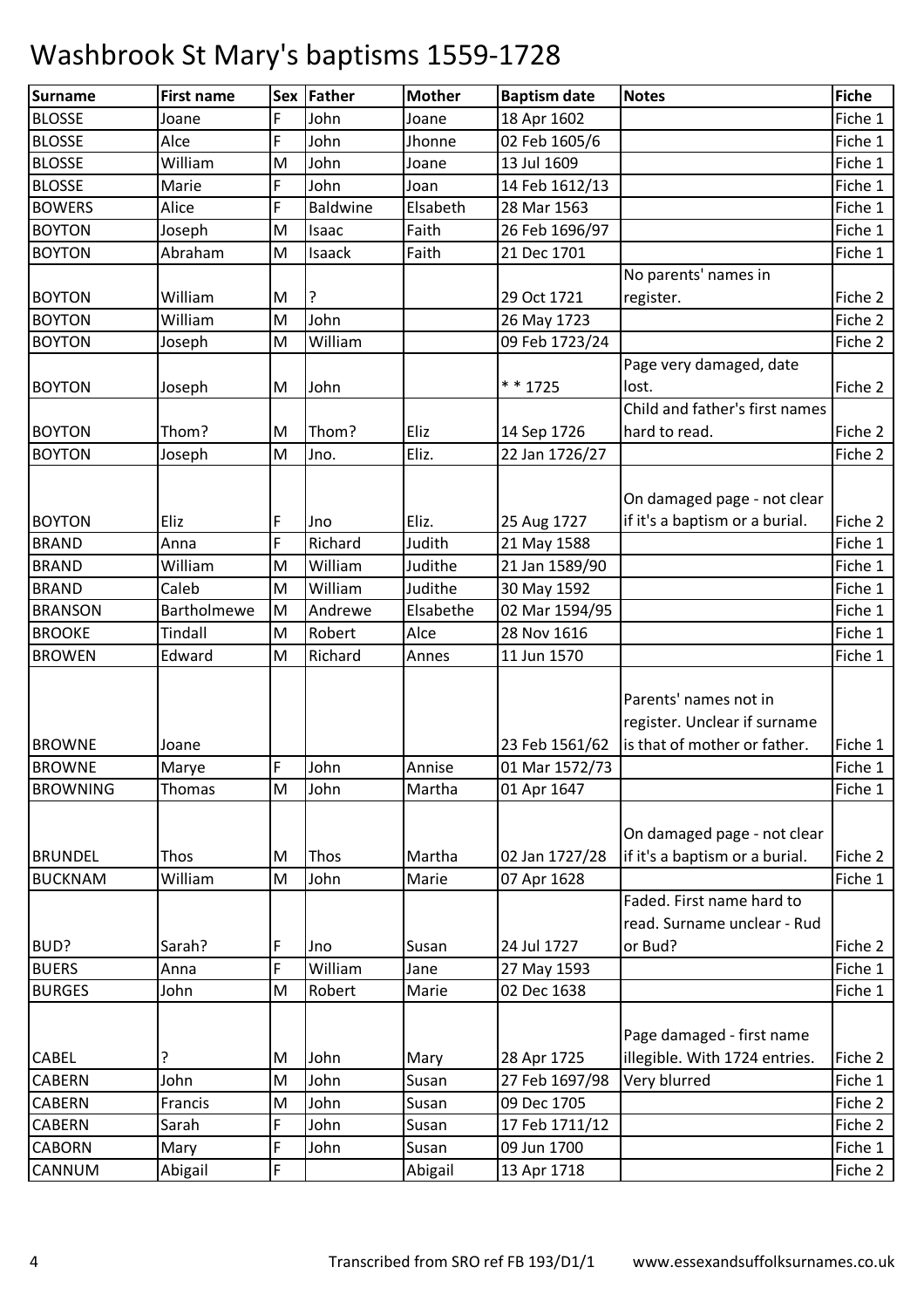| <b>Surname</b>      | <b>First name</b> |   | Sex Father | <b>Mother</b> | <b>Baptism date</b> | <b>Notes</b>                                   | Fiche   |
|---------------------|-------------------|---|------------|---------------|---------------------|------------------------------------------------|---------|
|                     |                   |   |            |               |                     | Very blurred. The father is                    |         |
| CANSELLER?          | Stephen           | M | Stephen    | Sarah         | 19 Jan 1697/98      | the Curate.                                    | Fiche 1 |
|                     |                   |   |            |               |                     | Mother's name very faded                       |         |
| <b>CAPERHAM</b>     | Susan             | F | William    | Ann?          | 17 Oct 1641         | and hard to read.                              | Fiche 1 |
| CAPRAM              | Avice             | F | William    | Avice         | 26 Aug 1638         |                                                | Fiche 1 |
| CAPREHAM            | William           | M | William    | Susan         | 28 Mar 1635         |                                                | Fiche 1 |
|                     |                   |   |            |               |                     |                                                |         |
|                     |                   |   |            |               |                     | Father's name not in register.                 |         |
|                     |                   |   |            |               |                     | Entry reads "Christopher                       |         |
|                     |                   |   |            |               |                     | Carver sonne of Carver and                     |         |
| <b>CARVER</b>       | Christopher       | M | ?          | Anne          | 24 Sep 1592         | Anne his wife of Burstall"                     | Fiche 1 |
|                     |                   |   |            |               |                     |                                                |         |
| <b>CARVER</b>       | Mary              | F | Jno?       | Mary          |                     | 22 Mar 1726/27   Father's first name is faded. | Fiche 2 |
|                     |                   |   |            |               |                     |                                                |         |
|                     |                   |   |            |               |                     | Parents' names not in                          |         |
|                     |                   |   |            |               |                     | register. Unclear if surname                   |         |
| <b>CATES</b>        | Susane            |   |            |               | 07 Dec 1561         | is that of mother or father.                   | Fiche 1 |
| CHAMBERLAIN         | Ann               | F | James      |               | 20 Jul 1714         |                                                | Fiche 2 |
| CHAMBERLAIN         | Mary              | F | John       |               | 05 Oct 1714         |                                                | Fiche 2 |
| CHAMBERLAIN         | Mary              | F | James      |               | 06 May 1716         |                                                | Fiche 2 |
| CHAMBERLAIN         | Eliz.             | F | John       |               | 26 Aug 1716         |                                                | Fiche 2 |
| CHAMBERLAIN         | Eliz.             | F | Richd.     |               | 22 Nov 1719         |                                                | Fiche 2 |
|                     |                   |   |            |               |                     |                                                |         |
|                     |                   |   |            |               |                     | Page very damaged. Date                        |         |
|                     |                   |   |            |               |                     | lost, and first names almost                   |         |
| CHAMBERLAIN         | Basler?           | M | John?      |               | $* * 1725$          | impossible to read.                            | Fiche 2 |
|                     |                   |   |            |               |                     |                                                |         |
|                     |                   |   |            |               |                     | Parents' names not in                          |         |
|                     |                   |   |            |               |                     | register. Unclear if surname                   |         |
|                     |                   |   |            |               |                     | is that of mother or father.                   |         |
|                     |                   |   |            |               |                     | Entry very faded - date and                    |         |
| <b>CHAMBERLAINE</b> | ?                 |   |            |               | * * 1562            | first name illegible on fiche.                 | Fiche 1 |
| CHAMBERLAINE        | Joh.              | M | John       | Mary          | 01 Apr 1712         |                                                | Fiche 2 |
|                     |                   |   |            |               |                     |                                                |         |
|                     |                   |   |            |               |                     | Parents' names not in                          |         |
|                     |                   |   |            |               |                     | register. Unclear if surname                   |         |
| CHAMBERLAYNE        | William           |   |            |               | 15 Jun 1561         | is that of mother or father.                   | Fiche 1 |
| CHAMBERLEINE        | Jane              | F | John       | Margery       | 21 Sep 1568         |                                                | Fiche 1 |
|                     |                   |   |            |               |                     | Born 9 Feb 1643/4. No                          |         |
| <b>CHAMBERLEINE</b> | Bezaleel          | M | Richard    | Eunice        |                     | baptism recorded.                              | Fiche 1 |
|                     |                   |   |            |               |                     | Born 4 June 1647. No                           |         |
| <b>CHAMBERLEINE</b> | Eunice            | F | Richard    | Eunice        |                     | baptism recorded.                              | Fiche 1 |
| CHAMBERLENE         | John              | M | Andrewe    | Elsabethe     | 30 May 1596         |                                                | Fiche 1 |
| CHAMBERLEYNE        | Robert            | M | Jhon       | Margerye      | 21 Oct 1570         |                                                | Fiche 1 |
| CHAMBERLEYNE        | Dorcas            | F | John       | Margerye      | 04 Jun 1572         |                                                | Fiche 1 |
| CHAMBERLEYNE        | Andrewe           | M | Andrewe    | Elsabeth      | 04 May 1588         |                                                | Fiche 1 |
| CHAMBERLEYNE        | John              | M | William    | Alece         | 02 Feb 1588/89      |                                                | Fiche 1 |
| CHAMBERLEYNE        | Susan             | F | Robert     | Anne          | 29 Oct 1591         |                                                | Fiche 1 |
| CHAMBERLEYNE        | Robert            | M | Robert     | Anne          | 30 Sep 1593         |                                                | Fiche 1 |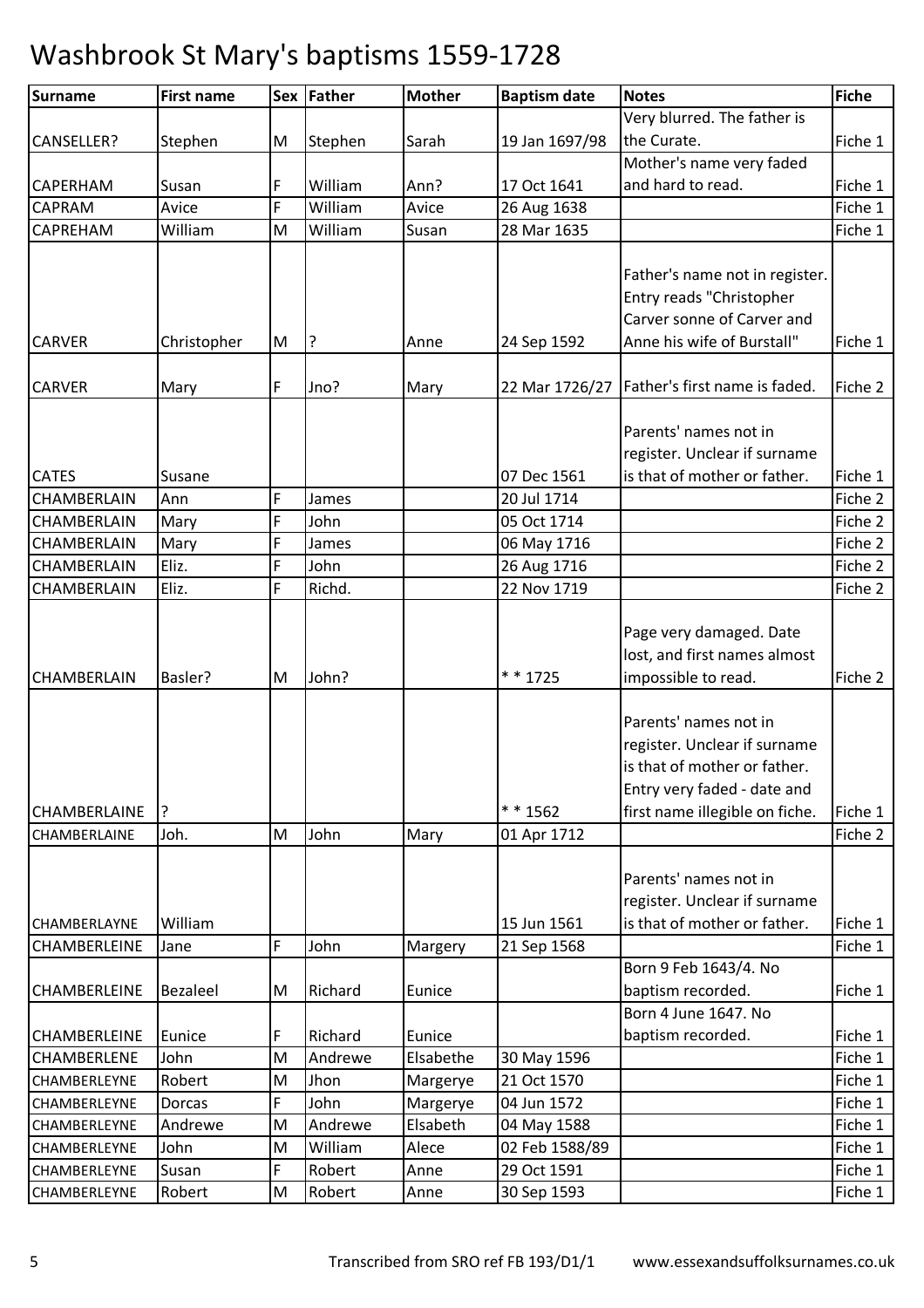| Surname         | <b>First name</b> |   | Sex   Father | <b>Mother</b> | <b>Baptism date</b> | <b>Notes</b>                 | <b>Fiche</b> |
|-----------------|-------------------|---|--------------|---------------|---------------------|------------------------------|--------------|
| CHAMBERLEYNE    | Elsabeth          | F | Andrewe      | Elsabethe     | 20 Dec 1594         |                              | Fiche 1      |
| CHAMBERLEYNE    | Elisabethe        | F | Andrewe      | Elsabeth      | 10 Jul 1603         |                              | Fiche 1      |
| CHAMBERLIN      | Ester             | F | Richard      | Eunice        | 13 May 1638         |                              | Fiche 1      |
| CHAMBERLIN      | Richard           | M | Richard      | Eunice        | 14 Mar 1640/41      |                              | Fiche 1      |
| CHAMBERLINE     | Sarah             | F | Robert       | Anna          | 05 Nov 1609         |                              | Fiche 1      |
| <b>CHAPLING</b> | Richard           | M | Henry        | Sarah?        | 06 Jun 1697         | Very blurred                 | Fiche 1      |
|                 |                   |   |              |               |                     |                              |              |
|                 |                   |   |              |               |                     | Parents' names not in        |              |
|                 |                   |   |              |               |                     | register. Unclear if surname |              |
| <b>CHESE</b>    | Edward            |   |              |               | 27 Apr 1561         | is that of mother or father. | Fiche 1      |
| CHESNALL        | Richard           | M | Richard      | Marie         | 08 May 1636         |                              | Fiche 1      |
| <b>CHILD</b>    | Sarah             | F | Thos.        | Eliz.         | 19 Oct 1706         |                              | Fiche 2      |
| <b>CHILD</b>    | Thomas            | M | Thomas       |               | 22 Feb 1712/13      |                              | Fiche 2      |
| <b>CHISNAL</b>  | Henry             | M | Henry        | Alice         | 19 Jan 1664/65      |                              | Fiche 1      |
| CHISNALL        | Marie             | F | Richard      | Marie         | 14 Jan 1637/38      |                              | Fiche 1      |
| CHRISNAL        | Alice             | F | Henry        | Alice         | 23 Feb 1659/60      |                              | Fiche 1      |
| CHRISNAL        | Henry             | M | Henry        | Alice         | 05 Sep 1661         |                              | Fiche 1      |
| <b>CHRISNAL</b> | Thomas            | M | Henry        | Alice         | 08 Sep 1663         |                              | Fiche 1      |
| <b>CHYAS</b>    | Gregory           | M | John         | Joane         | 01 Apr 1576         |                              | Fiche 1      |
|                 |                   |   |              |               |                     | Beginning of name lost on    |              |
|                 |                   |   |              |               |                     | torn page edge. Possibly     |              |
| <b>CLARK</b>    | $*$ [h_]n         | M | Joseph       | Anne          | 20 Mar 1626/27      | John.                        | Fiche 1      |
| <b>CLARK</b>    | John              | M | John         | Susan         | * Oct 1627          | Day of month faded.          | Fiche 1      |
| <b>CLARK</b>    | Anne              | F | Joseph       | Anne          | 15 May 1632         |                              | Fiche 1      |
| <b>CLARK</b>    | Marie             | F | John         | Susan         | 18 Dec 1641         |                              | Fiche 1      |
| <b>CLARK</b>    | Sarah             | F | Gabriel      |               | 03 Feb 1696/97      |                              | Fiche 1      |
| <b>CLARK</b>    | Mary              | F | Gabriell     | Sarah         | 12 Feb 1698/99      |                              | Fiche 1      |
| <b>CLARK</b>    | Gabriel           | M | Gabriel      | Sarah         | 06 Jul 1712         |                              | Fiche 2      |
| <b>CLARKE</b>   | Robert            | M | Robert       | Mary          | 17 Feb 1577/78      |                              | Fiche 1      |
| <b>CLARKE</b>   | Marie             | F | Robart       | Susan         | 07 Jan 1609/10      |                              | Fiche 1      |
| <b>CLARKE</b>   | William           | M | Joseph       | Anne          | 30 May 1615         |                              | Fiche 1      |
| <b>CLARKE</b>   | Hellen            | F | John         | Hellen        | 05 Dec 1616         |                              | Fiche 1      |
| <b>CLARKE</b>   | Joseph            | M | Joseph       | Anne          | 20 Mar 1616/17      |                              | Fiche 1      |
| <b>CLARKE</b>   | Anne              | F | Joseph       | Anne          | 02 Mar 1619/20      |                              | Fiche 1      |
| <b>CLARKE</b>   | Edward            | M | Joseph       | Anne          | 18 Jul 1622         |                              | Fiche 1      |
| <b>CLARKE</b>   | Richard           | M | John         | Susan         | 25 Jun 1629         |                              | Fiche 1      |
|                 |                   |   |              |               |                     | Date, except year, lost on   |              |
|                 |                   |   |              |               |                     | torn page. September or      |              |
| <b>CLARKE</b>   | Joseph            | M | Joseph       | Anne          | * * 1629            | later.                       | Fiche 1      |
| <b>CLARKE</b>   | Susan             | F | John         | Susan         | 21 Aug 1631         |                              | Fiche 1      |
| <b>CLARKE</b>   | Peter             | M | John         | Susan         | 25 Jul 1633         |                              | Fiche 1      |
| <b>CLARKE</b>   | Peter             | M | Peter        | Sara          | 07 Aug 1634         |                              | Fiche 1      |
| <b>CLARKE</b>   | Stewen            | M | John         | Susan         | 13 Mar 1635/36      |                              | Fiche 1      |
| <b>CLARKE</b>   | Gregorie          | M | John         | Susan         | 28 Feb 1637/38      |                              | Fiche 1      |
|                 |                   |   |              |               |                     | Confirmation, not a baptism. |              |
|                 |                   |   |              |               |                     | Performed by he Right        |              |
|                 |                   |   |              |               |                     | Reverend Father in God       |              |
|                 |                   |   |              |               |                     | Mathew Lord, Bishop of       |              |
| <b>CLARKE</b>   | John              |   |              |               | 08 Jul 1636         | Norwich.                     | Fiche 1      |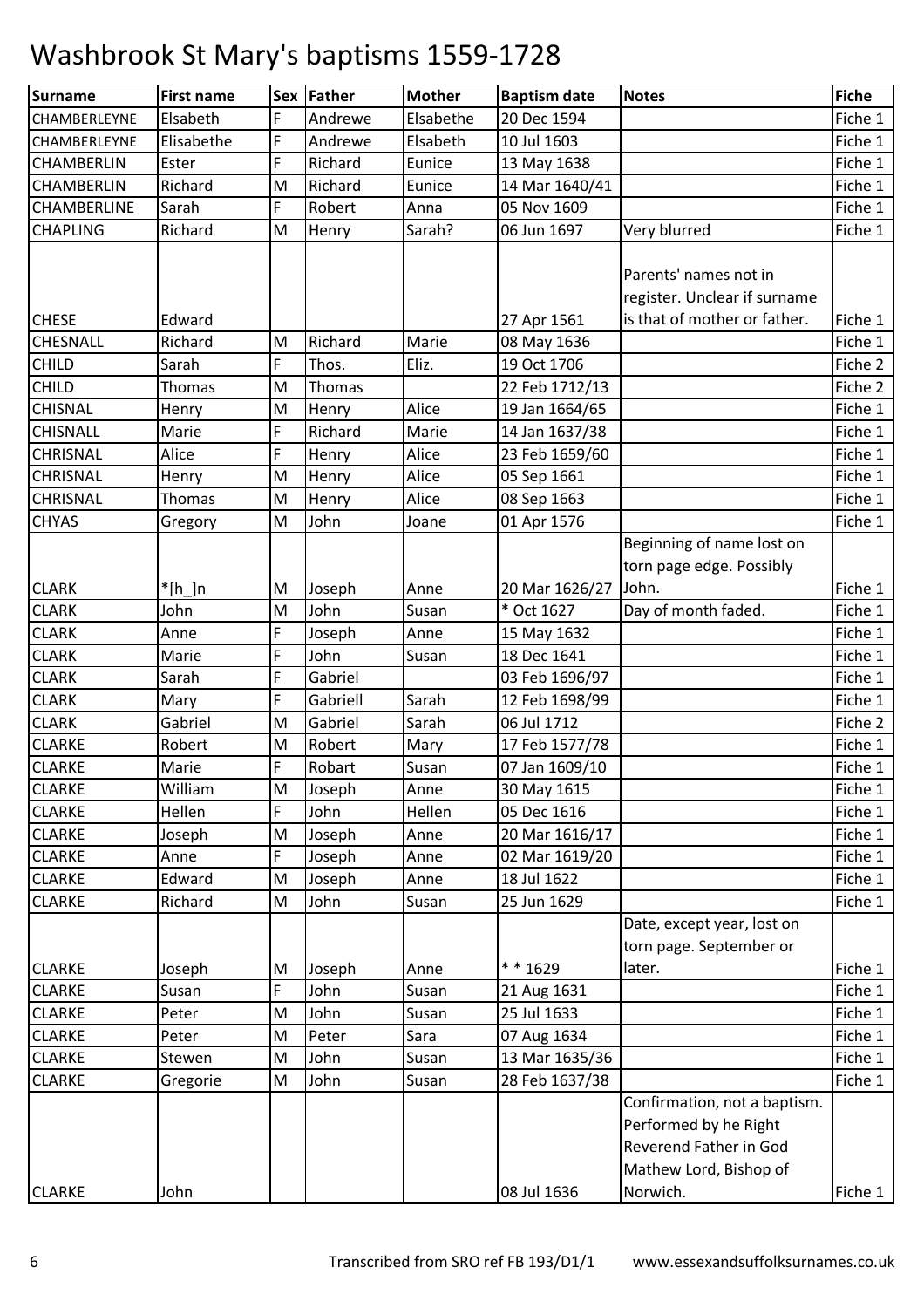| Surname          | <b>First name</b> |   | Sex Father  | <b>Mother</b>   | <b>Baptism date</b> | <b>Notes</b>                            | <b>Fiche</b> |
|------------------|-------------------|---|-------------|-----------------|---------------------|-----------------------------------------|--------------|
| <b>CLARKE</b>    | Willm             | M | Gabriel     | Sarah           | 08 Apr 1701         |                                         | Fiche 1      |
| <b>CLARKE</b>    | John              | M | Gabriel     | Sarah           | 28 Mar 1703         |                                         | Fiche 1      |
| <b>CLARKE</b>    | Elizabeth         | F | Gabriel     | Sarah           | 06 Mar 1704/5       |                                         | Fiche 1      |
| CLARKE?          | Elizabeth         | F | John        | Elizabeth       | 26 Mar 1659         | Surname hard to read.                   | Fiche 1      |
| <b>CLEMENCE</b>  | George            | M | Walter      | Mary            | 02 Jun 1661         |                                         | Fiche 1      |
| <b>CLERKE</b>    | Ann               | F | William     | Joane           | 01 Mar 1563/64      |                                         | Fiche 1      |
| <b>CLERKE</b>    | Marye             | F | John        | Marye           | 15 Aug 1574         |                                         | Fiche 1      |
| <b>CLERKE</b>    | John              | M | Robert      | Mary            | 06 May 1582         |                                         | Fiche 1      |
| <b>CLERKE</b>    | Susann            | F | Robert      | Mary            | 18 Jan 1583/84      |                                         | Fiche 1      |
| <b>CLERKE</b>    | Christian         | F | Robt        | Mary            | 12 Mar 1591/92      |                                         | Fiche 1      |
| <b>CLERKE</b>    | Elsabethe         | F | John        | Marget          | 17 Jul 1597         |                                         | Fiche 1      |
| <b>CLERKE</b>    | Anne              | F | John        | Margerett       | 20 Apr 1600         |                                         | Fiche 1      |
| <b>CLERKE</b>    | Richard           | M | John        | Margeret        | 27 Feb 1602/3       |                                         | Fiche 1      |
| <b>CLERKE</b>    | John              | M | John        | Margeret        | 09 Sep 1606         |                                         | Fiche 1      |
| <b>CLERKE</b>    | Peter             |   | John        | Margeret        | 18 Apr 1609         |                                         | Fiche 1      |
| <b>CLIFFORD</b>  | Joane             | F | Christopher | Joane           | 22 Mar 1611/12      |                                         | Fiche 1      |
| <b>CLYFFORD</b>  | Jeames            | M | John        | Emme            | 09 Dec 1565         |                                         | Fiche 1      |
| <b>CLYFFORD</b>  | John              | M | John        | Emme            | 02 May 1568         |                                         | Fiche 1      |
| <b>CLYFFORD</b>  | Anne              | F | John        | Emme            | 06 Nov 1569         |                                         | Fiche 1      |
| <b>CLYFFORD</b>  | Anne              | F | John        | Emme            | 05 Jun 1571         |                                         | Fiche 1      |
| <b>CLYFFORD</b>  | Cisselye          | F | Christopher | Joane           | 27 Dec 1604         |                                         | Fiche 1      |
| <b>CLYFFORD</b>  | Rachell           | F | Christopher | Joane           | 03 May 1607         |                                         | Fiche 1      |
| <b>CLYFFORDE</b> | Bartholmewe       | M | John        | Eme             | 14 Dec 1572         |                                         | Fiche 1      |
| <b>CLYFORD</b>   | Annes             | F | Christopher | Joane           | 13 Jan 1599/00      |                                         | Fiche 1      |
|                  |                   |   |             |                 |                     | Born 4 Feb 1660/1. No                   |              |
| <b>COKE</b>      | John              | M | John        | Mary            |                     | baptism recorded.                       | Fiche 1      |
|                  |                   |   |             |                 |                     | On damaged page - not clear             |              |
|                  |                   |   |             |                 |                     | if it's a baptism or a burial.          |              |
| <b>COLE</b>      | Jno               | M | Jno         | Sarah           | 09 Apr 1728         | With 1727 entries.                      | Fiche 2      |
| <b>CRICK</b>     | Edmund            | M | Robert      | Joane           | 22 Jul 1599         | Entry very faded                        | Fiche 1      |
| <b>CRICKE</b>    | Elsabethe         | F | Robert      | Anne            | 21 Mar 1601/2       |                                         | Fiche 1      |
| <b>CRICKE</b>    | Katherine         | F | Robert      | Anne            | 10 Feb 1604/5       |                                         | Fiche 1      |
| <b>CRICKE</b>    | Rose              | F | Thomas      | Christian       | 05 Jan 1605/6       |                                         | Fiche 1      |
| <b>CROXON</b>    | Thomas            | M | Edmund      | Elizabeth       | 29 Mar 1621         |                                         | Fiche 1      |
| <b>CUNNIGAM</b>  | James             | M | James       | Elizabeth       | 06 Dec 1612         |                                         | Fiche 1      |
| <b>CUTBERD</b>   | William           | M | William     | Annes           | 31 Oct 1563         |                                         | Fiche 1      |
| <b>CUTTER</b>    | William           | M | Thomas      | Katherine       | 28 Jun 1607         |                                         | Fiche 1      |
| <b>CUTTER</b>    | Katherin          | F | Thomas      | Katherin        | 05 Mar 1608/9       |                                         | Fiche 1      |
| <b>DALE</b>      | Robert            | M | Robert      | Marie           | 27 Aug 1635         |                                         | Fiche 1      |
| <b>DAY</b>       | Edward            | M | Henry       | <b>Bridget</b>  | 17 Aug 1701         |                                         | Fiche 1      |
| <b>DAY</b>       | Sarah             | F | Henry       | <b>Bridgett</b> | 06 Mar 1703/4       |                                         | Fiche 1      |
| <b>DAY</b>       | Mary              | F | Henry       | <b>Bridget</b>  | 02 Feb 1706/7       |                                         | Fiche 2      |
| <b>DAY</b>       | George            | M | Henry       |                 | 25 Nov 1714         |                                         | Fiche 2      |
| <b>DAY</b>       | Sarah             | F | Isaac       |                 | 04 May 1722         |                                         | Fiche 2      |
|                  |                   |   |             |                 |                     | Not clear if baptism or burial.         |              |
| <b>DAY</b>       | George            | M | Abraham     |                 | 03 May 1724         | With 1723 entries.                      | Fiche 2      |
|                  |                   |   |             |                 |                     |                                         |              |
| <b>DAY</b>       | Isaac             | M | Isaac       | Sarah           | 21 Aug 1724         | Not clear if baptism or burial. Fiche 2 |              |
| <b>DAY</b>       | Ann               | F | Isaac       | Sarah           | 07 Sep 1726         |                                         | Fiche 2      |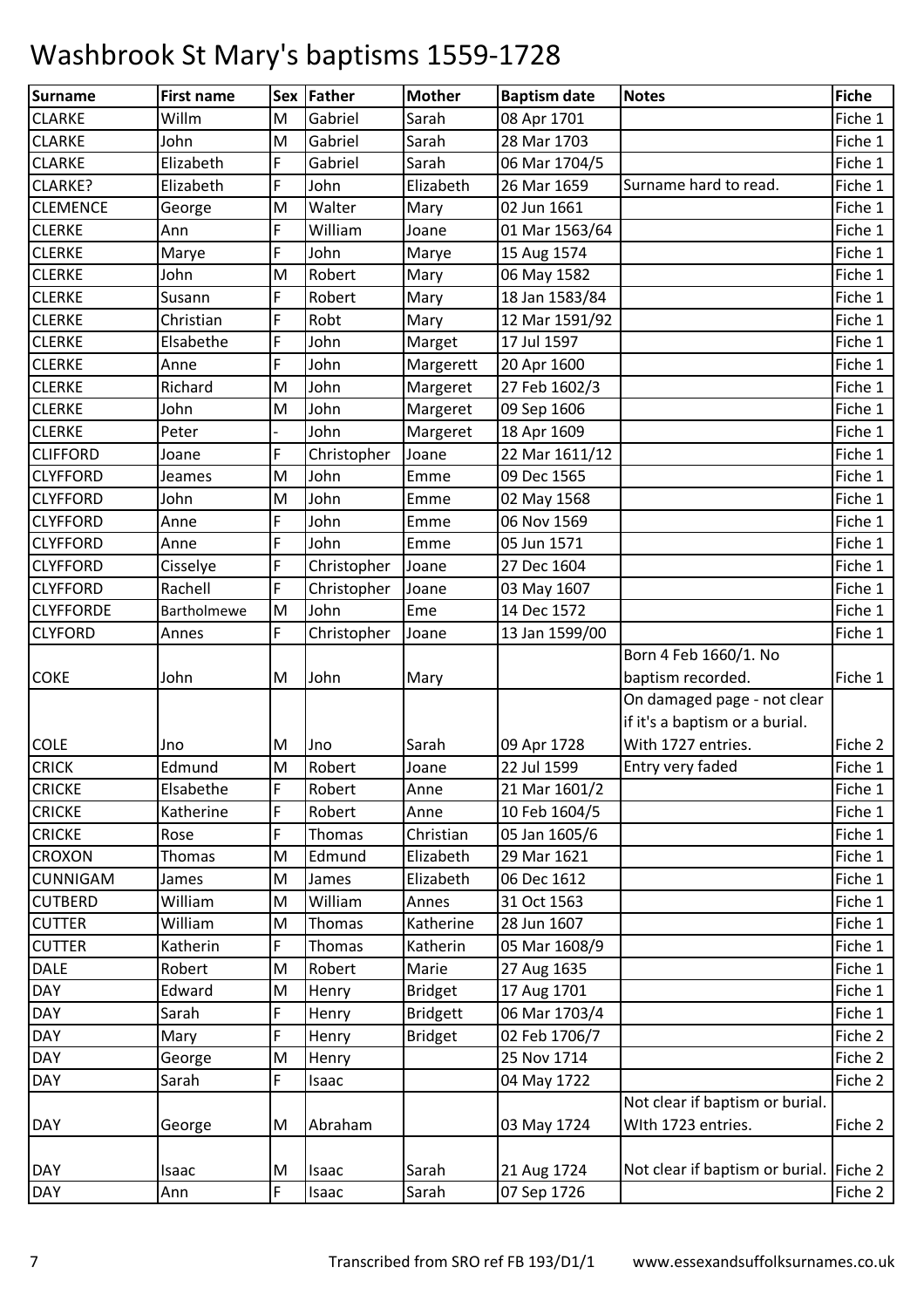| Surname         | <b>First name</b> |   | Sex Father | <b>Mother</b> | <b>Baptism date</b> | <b>Notes</b>                 | Fiche   |
|-----------------|-------------------|---|------------|---------------|---------------------|------------------------------|---------|
| <b>DAY</b>      | Sarah             | F | Abram.     | Sarah         | 24 Nov 1726         |                              | Fiche 2 |
| <b>DEARING</b>  | Bartholmewe       | M | John       | Joane         | 10 Nov 1588         |                              | Fiche 1 |
|                 |                   |   |            |               |                     |                              |         |
|                 |                   |   |            |               |                     | Parents' names not in        |         |
|                 |                   |   |            |               |                     | register. Unclear if surname |         |
| <b>DEARSLYE</b> | Jane              |   |            |               | 20 Apr 1561         | is that of mother or father. | Fiche 1 |
| <b>DEARSLYE</b> | Anne              | F | John       | Alice         | 10 May 1564         |                              | Fiche 1 |
| <b>DEEKES</b>   | Elizabeth         | F | Richard    | Elizabeth     | 21 Feb 1612/13      | Buried on 28th Feb.          | Fiche 1 |
|                 |                   |   |            |               |                     | Entry originally written as  |         |
|                 |                   |   |            |               |                     | "John son of John & Joane    |         |
|                 |                   |   |            |               |                     | Deering" but has been        |         |
| <b>DEERING</b>  | Anne              | F | John       | Anne          | 27 Mar 1583         | corrected.                   | Fiche 1 |
| <b>DEERING</b>  | William           | M | John       | Anne          | 18 Apr 1586         |                              | Fiche 1 |
| <b>DEIKES</b>   | Richard           | M | Richard    | Elizabeth     | 25 Mar 1611         |                              | Fiche 1 |
| <b>DEIKES</b>   | John              | M | Richard    | Elizabeth     | 02 Nov 1617         |                              | Fiche 1 |
| <b>DEIKES</b>   | Anne              | F | Richard    | Elizabeth     | 14 Apr 1623         |                              | Fiche 1 |
| <b>DEIKES</b>   | John              | M | Richard    | Elizabeth     | 20 Apr 1628         |                              | Fiche 1 |
| <b>DEKES</b>    | Anne              | F | Richard    |               | 12 Mar 1637/38      |                              | Fiche 1 |
| <b>DICKES</b>   | William           | M | Richard    | Elizabeth     | 23 Jan 1619/20      |                              | Fiche 1 |
| <b>DIEKES</b>   | Thomasin          | F | Richard    | Anna          | 11 Jul 1641         |                              | Fiche 1 |
| <b>DIKES</b>    | Joane             | F | Richard    | Elizabeth     | 08 Jan 1614/15      |                              | Fiche 1 |
| <b>DOWSON</b>   | Marie             | F | Joseph     | Marie         | 30 Nov 1640         |                              | Fiche 1 |
| <b>DOWSON</b>   | Joseph            | M | Joseph     | Marie         | 09 Mar 1641/42      |                              | Fiche 1 |
| <b>ELMES</b>    | Jane              | F | John       | Annes         | 29 Jun 1569         |                              | Fiche 1 |
|                 |                   |   |            |               |                     | No parents' names in         |         |
| <b>ELY</b>      | Joseph            |   |            |               | 04 Aug 1720         | register.                    | Fiche 2 |
| <b>FEILD</b>    | Anne              | F | John       | Margaret      | 06 Apr 1567         |                              | Fiche 1 |
| <b>FEILD</b>    | George            | M | John       | Margeret      | 02 Feb 1569/70      |                              | Fiche 1 |
| <b>FISHER</b>   | Susan             | F | John       | Charitye      | 30 Jan 1602/3       |                              | Fiche 1 |
| <b>FISHER</b>   | Elizabeth         | F | John       | Charitie      | 09 Aug 1612         |                              | Fiche 1 |
| <b>FISHER</b>   | Thomas            | M | Samuell    | Anne          | 21 Nov 1619         |                              | Fiche 1 |
| <b>FISHER</b>   | Anne              | F | Samuell    | Anne          | 05 Aug 1621         |                              | Fiche 1 |
| <b>FISHER</b>   | John              | M | Samuell    | Anne          | 23 Dec 1622         |                              | Fiche 1 |
| <b>FISHER</b>   | Mergaret          | F | Samuell    | Anne          | 21 Nov 1624         |                              | Fiche 1 |
| <b>FISHER</b>   | Samuell           | M | Samuell    | Anne          | 26 Nov 1626         |                              | Fiche 1 |
| <b>FISHER</b>   | Samuell           | M | Samuell    | Anne          | 11 May 1628         |                              | Fiche 1 |
|                 |                   |   |            |               |                     | Date, except year, lost on   |         |
|                 |                   |   |            |               |                     | torn page. September or      |         |
| <b>FISHER</b>   | William?          | M | Samuell    | Anne          | * * 1629            | later. First name faded.     | Fiche 1 |
| <b>FISHER</b>   | Elizabeth         | F | Samuell    | Anne          | 29 Jan 1631/32      |                              | Fiche 1 |
| <b>FISHER</b>   | Richard           | M | Samuell    | Anne          | 24 Mar 1632/33      |                              | Fiche 1 |
| <b>FISHER</b>   | Elizabeth         | F | Samuell    | Anne          | 10 Jul 1636         |                              | Fiche 1 |
|                 |                   |   |            |               |                     | Confirmation, not a baptism. |         |
|                 |                   |   |            |               |                     | Performed by he Right        |         |
|                 |                   |   |            |               |                     | Reverend Father in God       |         |
|                 |                   |   |            |               |                     | Mathew Lord, Bishop of       |         |
| <b>FISHER</b>   | Thomas            |   |            |               | 08 Jul 1636         | Norwich.                     | Fiche 1 |
|                 |                   |   |            |               |                     | Very faded, very, very       |         |
| FISHER?         | Sara              | F | John?      |               | 06 Mar 1607/8       | difficult to read.           | Fiche 1 |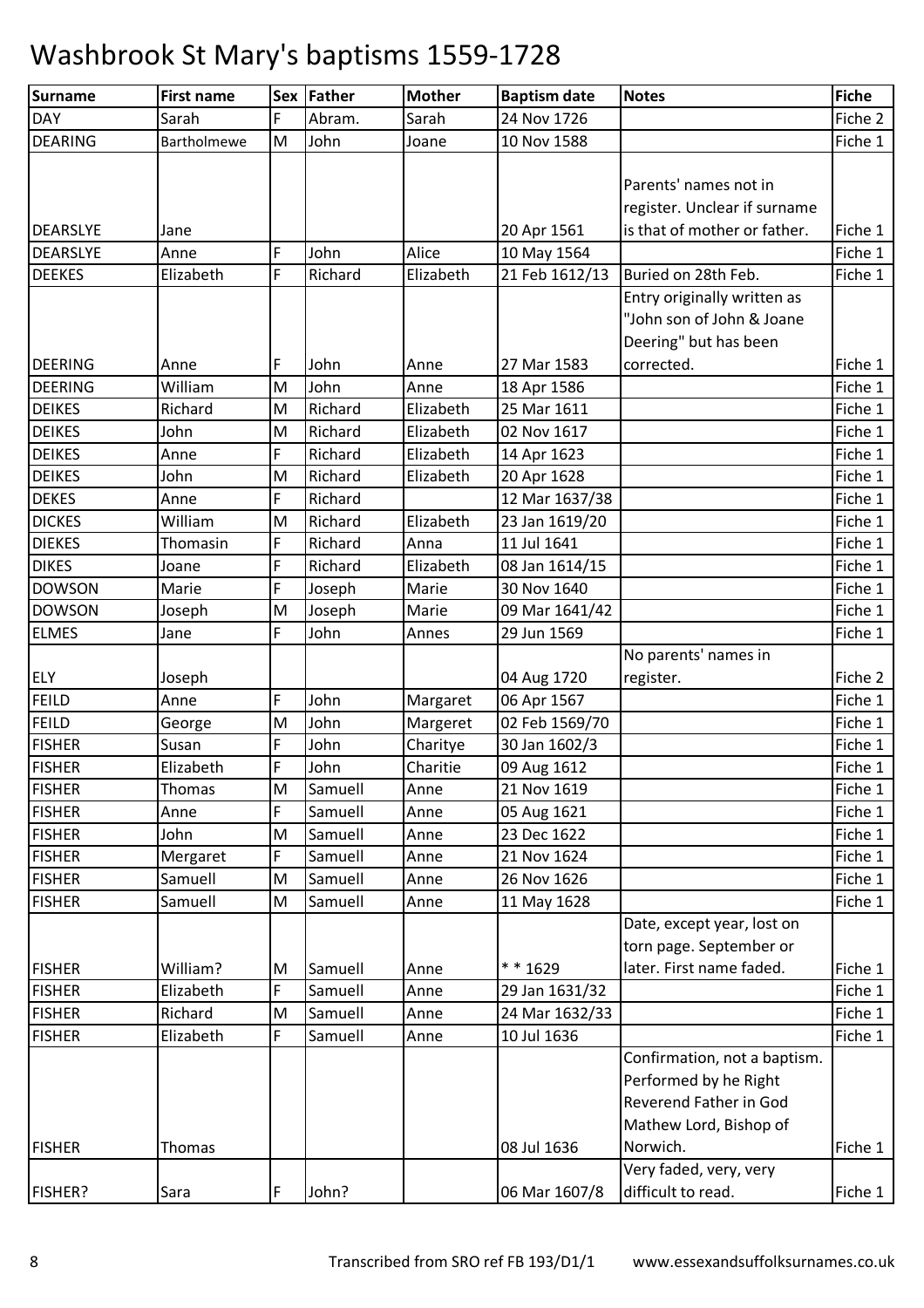| <b>Surname</b>      | <b>First name</b> |   | Sex Father | <b>Mother</b> | <b>Baptism date</b> | <b>Notes</b>                                    | Fiche   |
|---------------------|-------------------|---|------------|---------------|---------------------|-------------------------------------------------|---------|
| <b>FITHERIDGE</b>   | Elsabethe         | F | Mathewe    | Jane          | 04 Feb 1592/93      |                                                 | Fiche 1 |
| <b>FITHERIDGE</b>   | Rebecca           | F | Mathewe    | Joane         | 17 Aug 1595         |                                                 | Fiche 1 |
|                     |                   |   |            |               |                     |                                                 |         |
|                     |                   |   |            |               |                     | On damaged page - not clear                     |         |
| <b>FRANCES</b>      | Jno               | M | Jno        | Eliz          |                     | 03 Mar 1727/28   if it's a baptism or a burial. | Fiche 2 |
| <b>FRANCIS</b>      | Mary              | F | Thomas     | Mary          | 18 Sep 1698         | Very blurry.                                    | Fiche 1 |
| <b>FROST</b>        | Joseph            | M | Joseph     |               | 14 Aug 1715         |                                                 | Fiche 2 |
| <b>FROST</b>        | Elizabeth         | F | Joseph     |               | 04 Feb 1716/17      |                                                 | Fiche 2 |
| <b>FULLER</b>       | Tryfena           | F | Thomas     | Priscilla     | 21 Mar 1584/85      |                                                 | Fiche 1 |
| <b>FULLER</b>       | John              | M | Robert     | Mary          | 10 Sep 1609         |                                                 | Fiche 1 |
| <b>FULWOOD</b>      | Margeret          | F | Mathew     | Alce          | 04 Oct 1667         |                                                 | Fiche 1 |
| GARARD              | Marie             | F | Robert     | Marie         | 28 Aug 1631         |                                                 | Fiche 1 |
| <b>GARDINER</b>     | Edward            | M | Edward     | Margarit      | 30 Nov 1619         |                                                 | Fiche 1 |
| <b>GARDINER</b>     | Edmund            | M | Edward     | Margaret      | 19 May 1622         |                                                 | Fiche 1 |
| <b>GARDINER</b>     | Thomas            | M | Edward     | Mergaret      | 08 May 1625         |                                                 | Fiche 1 |
| <b>GARDINER</b>     | Mergaret          | F | John       | Mergaret      | 02 Oct 1625         |                                                 | Fiche 1 |
| <b>GARDINER</b>     | Elizabeth         | F | John       | Mergaret      | 18 Feb 1626/27      |                                                 | Fiche 1 |
| <b>GARDINER</b>     | Jane              | F | John       | Margaret      | $01 * 1628$         | Month lost on torn page.                        | Fiche 1 |
| <b>GARDINER</b>     | John              | M | John       | Mergaret      | 29 Mar 1630         |                                                 | Fiche 1 |
| <b>GARDINER</b>     | William           | M | John       | Mergaret      | 21 Jun 1632         |                                                 | Fiche 1 |
| <b>GARDINER</b>     | Richard           | M | John       | Margaret      | 16 Jul 1635         |                                                 | Fiche 1 |
| <b>GARDINER</b>     | Pricilla          | F | John       | Mergaret      | 18 Dec 1637         |                                                 | Fiche 1 |
| <b>GARET</b>        | Mathew            | M | Harry      | Elsabethe     | 14 Nov 1602         |                                                 | Fiche 1 |
| <b>GARNER</b>       | Mary              | F | John       | Mary          | 26 Aug 1711         |                                                 | Fiche 2 |
| GARRARD             | Edward            | M | Edward     | Marie         | 25 Jun 1591         |                                                 | Fiche 1 |
| GARRARD             | Robert            | M | Edwarde    | Mary          | 01 Jul 1593         | Sage alias Garrard                              | Fiche 1 |
|                     |                   |   |            |               |                     | Appears at the top of the                       |         |
|                     |                   |   |            |               |                     | baptisms for 1601, which                        |         |
|                     |                   |   |            |               |                     | makes it difficult to know if                   |         |
|                     |                   |   |            |               |                     | the year should be 1600/1 or                    |         |
|                     |                   |   |            |               |                     | 1601/2. Abode is given but                      |         |
|                     |                   |   |            |               |                     | it's very faded. Seems to start                 |         |
| GARRARD             | Elsabethe         | F | Henrye     |               | 05 Mar 1601/2       | with an H.                                      | Fiche 1 |
| GARRARD             | John              | M | Edward     | Joane         | 04 Dec 1642         |                                                 | Fiche 1 |
| <b>GARWOOD</b>      | Jacob             | M | Jacob      | Elenor        | 26 Jun 1696         |                                                 | Fiche 1 |
| <b>GARWOOD</b>      | John              | M | Jacob      |               | 03 Jul 1698         | Very blurred                                    | Fiche 1 |
| <b>GILDERSLEIVE</b> | Richard           | M | Richard    | Anne          | 23 Nov 1623         |                                                 | Fiche 1 |
| <b>GILDERSLEIVE</b> | Marie             | F | Richard    | Anne          | 13 Nov 1625         |                                                 | Fiche 1 |
|                     |                   |   |            |               |                     | Day of month lost on torn                       |         |
| <b>GILDERSLEIVE</b> | John              | M | Richard    | Anne          | * Sep 1629          | page.                                           | Fiche 1 |
| <b>GILDERSLEIVE</b> | Vincent           | M | Richard    | Anne          | 27 May 1632         |                                                 | Fiche 1 |
| <b>GILDERSLEIVE</b> | Anne              | F | Richard    | Anne          | 12 Oct 1634         |                                                 | Fiche 1 |
| <b>GILDERSLEIVE</b> | John              | M | Richard    | Anne          | 30 May 1637         |                                                 | Fiche 1 |
| <b>GILDERSLEVE</b>  | Anne              | F | Willm      | Rose          | 21 Dec 1662         |                                                 | Fiche 1 |
| <b>GILDERSLEVE</b>  | William           | M | Willm      | Rose          | 02 Jul 1665         |                                                 | Fiche 1 |
| <b>GILDERSLIVE</b>  | Anna              | F | Richard    | Anne          | 09 Dec 1627         |                                                 | Fiche 1 |
| <b>GLAMFEILD</b>    | Jhon              | M | Richard    | Margeret      | 06 Jul 1578         |                                                 | Fiche 1 |
| <b>GLAMFEILD</b>    | Richard           | M | Richard    | Margett       | 13 Sep 1579         |                                                 | Fiche 1 |
| <b>GLAMFEILD</b>    | Margeret          | F | Richard    | Margeret      | 01 Dec 1582         |                                                 | Fiche 1 |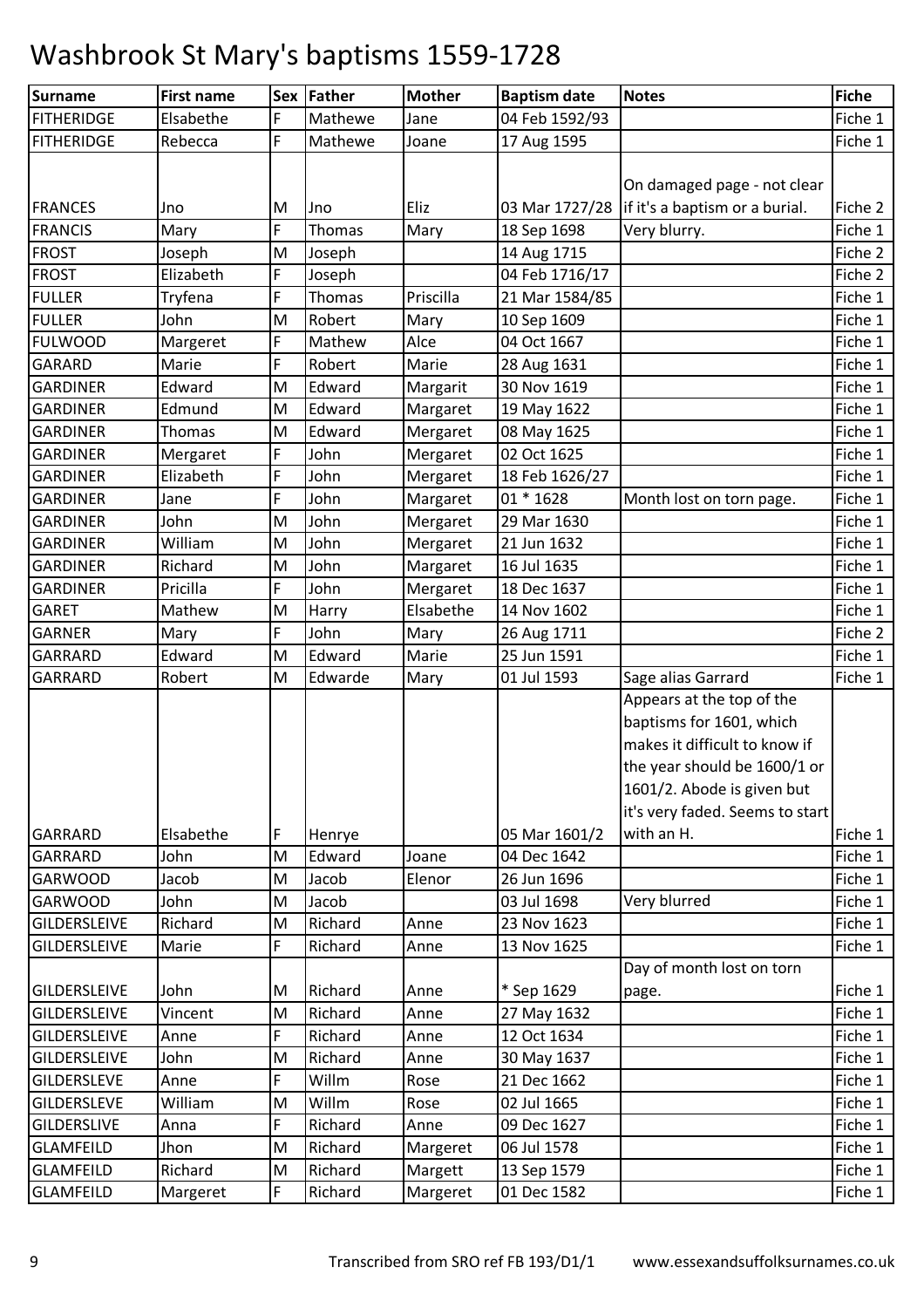| F<br>Richard<br>10 Feb 1584/85<br>Fiche 1<br><b>GLAMFEILD</b><br>Sara<br>Margett<br>Thomas and Robert, sonnes<br>of<br>Richard<br>Fiche 1<br><b>GLAMFEILD</b><br>Thomas<br>M<br>Margett<br>27 Oct 1588<br>Thomas and Robert, sonnes<br>of<br>Fiche 1<br><b>GLAMFEILD</b><br>Robert<br>Richard<br>27 Oct 1588<br>M<br>Margett<br>F<br>Elsabethe<br>Richard<br>Fiche 1<br><b>GLAMFEILD</b><br>Marget<br>04 Jun 1594<br><b>GLAMFEILD</b><br>M<br>Margaret<br>Fiche 1<br>Thomas<br>Thomas<br>03 Nov 1611<br>Fiche 1<br><b>GLAMFEILD</b><br>John<br>M<br>Thomas<br>Margaret<br>02 Oct 1614<br>F<br><b>GLAMFEILD</b><br>Mergaret<br>John<br>Mergaret<br>06 Feb 1620/21<br>Fiche 1<br>F<br>Richard<br>Fiche 1<br><b>GLAMFEILD</b><br>24 Aug 1624<br>Sara<br>Emme<br>Richard<br>26 Jun 1610<br><b>GLAMFIELD</b><br><b>Thomas</b><br>M<br>Fiche 1<br>Emme<br>Squeezed in, difficult to read. Fiche 2<br>27 Dec 1726<br><b>GLAMFIELD</b><br>Stephen<br>M<br>Jno.<br>Margaret<br>Edward<br>Fiche 1<br><b>GLANFEILD</b><br>Thomas<br>M<br>Elizabeth<br>23 Oct 1624<br>On damaged page - not clear<br>if it's a baptism or a burial.<br>17 Dec 1727<br>Fiche 2<br><b>GLANVIL</b><br>M<br>Jno<br>Mary<br>Jno<br>Surname initially entered as<br>Gosnall, then changed to<br>Goodwin<br>F<br>04 Apr 1642<br>Fiche 1<br><b>GOODWIN</b><br>John<br><b>Bridget</b><br>Anne<br>F<br><b>GOSNALD</b><br>Elizabeth<br>Jefrey<br>Elizabeth<br>28 Nov 1630<br>Fiche 1<br>F.<br><b>GOSNALL</b><br>Jefferey<br>Fiche 1<br><b>Bridget</b><br>Dorcas<br>25 May 1617<br><b>GOSNALL</b><br>John<br>Jefrey<br>28 Nov 1619<br>M<br>Fiche 1<br>Dorcas<br>F<br>Jefrey<br><b>GOSNALL</b><br>Elizabeth<br>07 Oct 1632<br>Fiche 1<br>Joan<br>F<br><b>GOSNALL</b><br>Jeffery<br>Fiche 1<br>Elizabeth<br>04 Jan 1634/35<br>Marie<br><b>GOSNALL</b><br>Jefrey<br>16 Apr 1637<br>Fiche 1<br>M<br>Elizabeth<br>Jefrey<br>F.<br><b>GOSNALL</b><br>31 Jan 1640/41<br>Jefrey<br>Elizabeth<br>Fiche 1<br>Anne<br>Jeffry<br>Fiche 1<br><b>GOSNALL</b><br>John<br>M<br>Elizabeth<br>16 Apr 1643<br>Andrew<br><b>GOYMER</b><br>Andrew<br>M<br>24 Mar 1613/14<br>Fiche 1<br>Sara<br>Sonne of Thomas Greene,<br>Elizabeth<br>Fiche 1<br><b>GREEN</b><br>Philip<br>M<br>24 Jan 1613/14<br>Thomas<br>gent<br>F<br><b>GREENE</b><br>Elizabeth<br>Elizabeth<br>Fiche 1<br>Thomas<br>13 Apr 1615<br>F<br><b>GREMSDICHE</b><br>John<br>Fiche 1<br>Tomasen<br>Annes<br>06 May 1582<br>F<br><b>GRIEMSDICHE</b><br>John<br>22 Apr 1579<br>Fiche 1<br>Alice<br>Annes<br>Confirmation, not a baptism.<br>Performed by he Right<br>Reverend Father in God<br>Mathew Lord, Bishop of<br>Norwich.<br>Elizabeth<br><b>GRIMWOOD</b><br>08 Jul 1636<br>Fiche 1<br>Judith<br><b>GURPIN?</b><br><b>Thomas</b><br>Thomas<br>27 Dec 1588<br>Very faded<br>Fiche 1<br>M<br>F<br>Richard<br><b>GYLDERSLEVE</b><br>Ellen<br>30 Jun 1594<br>Fiche 1<br>Anna<br>Richard<br>Richard<br>Fiche 1<br>GYLDERSLEVE<br>M<br>Elene<br>10 Oct 1596<br>F<br>Elsabethe<br>Richard<br>Ellen<br>Fiche 1<br><b>GYLDERSLEVE</b><br>13 Mar 1599/00<br>F<br><b>GYLDERSLEVE</b><br>Rasias?<br>Richard<br>Ellen<br>Fiche 1<br>08 Aug 1602<br>F<br><b>GYLES</b><br>Elsabethe<br>Robert<br>14 May 1587<br>Fiche 1<br>Joane<br><b>GYLES</b><br>Robert<br>09 Apr 1592<br>Fiche 1<br>Robert<br>M<br>Joane<br>F.<br><b>GYLES</b><br>Fiche 1<br>Hester<br>Robert<br>27 Apr 1595<br>Joane<br><b>GYLES</b><br>William<br>M<br>Robert<br>10 Jul 1597<br>Fiche 1<br>Joane<br><b>GYLES</b><br>Robert<br>13 Jul 1600<br>Fiche 1<br>John<br>M<br>Joane | <b>Surname</b> | <b>First name</b> | Sex Father | <b>Mother</b> | <b>Baptism date</b> | <b>Notes</b> | <b>Fiche</b> |
|------------------------------------------------------------------------------------------------------------------------------------------------------------------------------------------------------------------------------------------------------------------------------------------------------------------------------------------------------------------------------------------------------------------------------------------------------------------------------------------------------------------------------------------------------------------------------------------------------------------------------------------------------------------------------------------------------------------------------------------------------------------------------------------------------------------------------------------------------------------------------------------------------------------------------------------------------------------------------------------------------------------------------------------------------------------------------------------------------------------------------------------------------------------------------------------------------------------------------------------------------------------------------------------------------------------------------------------------------------------------------------------------------------------------------------------------------------------------------------------------------------------------------------------------------------------------------------------------------------------------------------------------------------------------------------------------------------------------------------------------------------------------------------------------------------------------------------------------------------------------------------------------------------------------------------------------------------------------------------------------------------------------------------------------------------------------------------------------------------------------------------------------------------------------------------------------------------------------------------------------------------------------------------------------------------------------------------------------------------------------------------------------------------------------------------------------------------------------------------------------------------------------------------------------------------------------------------------------------------------------------------------------------------------------------------------------------------------------------------------------------------------------------------------------------------------------------------------------------------------------------------------------------------------------------------------------------------------------------------------------------------------------------------------------------------------------------------------------------------------------------------------------------------------------------------------------------------------------------------------------------------------------------------------------------------------------------------------------------------------------------------------------------------------------------------------------------------------------------------------------------------------------------------------|----------------|-------------------|------------|---------------|---------------------|--------------|--------------|
|                                                                                                                                                                                                                                                                                                                                                                                                                                                                                                                                                                                                                                                                                                                                                                                                                                                                                                                                                                                                                                                                                                                                                                                                                                                                                                                                                                                                                                                                                                                                                                                                                                                                                                                                                                                                                                                                                                                                                                                                                                                                                                                                                                                                                                                                                                                                                                                                                                                                                                                                                                                                                                                                                                                                                                                                                                                                                                                                                                                                                                                                                                                                                                                                                                                                                                                                                                                                                                                                                                                                          |                |                   |            |               |                     |              |              |
|                                                                                                                                                                                                                                                                                                                                                                                                                                                                                                                                                                                                                                                                                                                                                                                                                                                                                                                                                                                                                                                                                                                                                                                                                                                                                                                                                                                                                                                                                                                                                                                                                                                                                                                                                                                                                                                                                                                                                                                                                                                                                                                                                                                                                                                                                                                                                                                                                                                                                                                                                                                                                                                                                                                                                                                                                                                                                                                                                                                                                                                                                                                                                                                                                                                                                                                                                                                                                                                                                                                                          |                |                   |            |               |                     |              |              |
|                                                                                                                                                                                                                                                                                                                                                                                                                                                                                                                                                                                                                                                                                                                                                                                                                                                                                                                                                                                                                                                                                                                                                                                                                                                                                                                                                                                                                                                                                                                                                                                                                                                                                                                                                                                                                                                                                                                                                                                                                                                                                                                                                                                                                                                                                                                                                                                                                                                                                                                                                                                                                                                                                                                                                                                                                                                                                                                                                                                                                                                                                                                                                                                                                                                                                                                                                                                                                                                                                                                                          |                |                   |            |               |                     |              |              |
|                                                                                                                                                                                                                                                                                                                                                                                                                                                                                                                                                                                                                                                                                                                                                                                                                                                                                                                                                                                                                                                                                                                                                                                                                                                                                                                                                                                                                                                                                                                                                                                                                                                                                                                                                                                                                                                                                                                                                                                                                                                                                                                                                                                                                                                                                                                                                                                                                                                                                                                                                                                                                                                                                                                                                                                                                                                                                                                                                                                                                                                                                                                                                                                                                                                                                                                                                                                                                                                                                                                                          |                |                   |            |               |                     |              |              |
|                                                                                                                                                                                                                                                                                                                                                                                                                                                                                                                                                                                                                                                                                                                                                                                                                                                                                                                                                                                                                                                                                                                                                                                                                                                                                                                                                                                                                                                                                                                                                                                                                                                                                                                                                                                                                                                                                                                                                                                                                                                                                                                                                                                                                                                                                                                                                                                                                                                                                                                                                                                                                                                                                                                                                                                                                                                                                                                                                                                                                                                                                                                                                                                                                                                                                                                                                                                                                                                                                                                                          |                |                   |            |               |                     |              |              |
|                                                                                                                                                                                                                                                                                                                                                                                                                                                                                                                                                                                                                                                                                                                                                                                                                                                                                                                                                                                                                                                                                                                                                                                                                                                                                                                                                                                                                                                                                                                                                                                                                                                                                                                                                                                                                                                                                                                                                                                                                                                                                                                                                                                                                                                                                                                                                                                                                                                                                                                                                                                                                                                                                                                                                                                                                                                                                                                                                                                                                                                                                                                                                                                                                                                                                                                                                                                                                                                                                                                                          |                |                   |            |               |                     |              |              |
|                                                                                                                                                                                                                                                                                                                                                                                                                                                                                                                                                                                                                                                                                                                                                                                                                                                                                                                                                                                                                                                                                                                                                                                                                                                                                                                                                                                                                                                                                                                                                                                                                                                                                                                                                                                                                                                                                                                                                                                                                                                                                                                                                                                                                                                                                                                                                                                                                                                                                                                                                                                                                                                                                                                                                                                                                                                                                                                                                                                                                                                                                                                                                                                                                                                                                                                                                                                                                                                                                                                                          |                |                   |            |               |                     |              |              |
|                                                                                                                                                                                                                                                                                                                                                                                                                                                                                                                                                                                                                                                                                                                                                                                                                                                                                                                                                                                                                                                                                                                                                                                                                                                                                                                                                                                                                                                                                                                                                                                                                                                                                                                                                                                                                                                                                                                                                                                                                                                                                                                                                                                                                                                                                                                                                                                                                                                                                                                                                                                                                                                                                                                                                                                                                                                                                                                                                                                                                                                                                                                                                                                                                                                                                                                                                                                                                                                                                                                                          |                |                   |            |               |                     |              |              |
|                                                                                                                                                                                                                                                                                                                                                                                                                                                                                                                                                                                                                                                                                                                                                                                                                                                                                                                                                                                                                                                                                                                                                                                                                                                                                                                                                                                                                                                                                                                                                                                                                                                                                                                                                                                                                                                                                                                                                                                                                                                                                                                                                                                                                                                                                                                                                                                                                                                                                                                                                                                                                                                                                                                                                                                                                                                                                                                                                                                                                                                                                                                                                                                                                                                                                                                                                                                                                                                                                                                                          |                |                   |            |               |                     |              |              |
|                                                                                                                                                                                                                                                                                                                                                                                                                                                                                                                                                                                                                                                                                                                                                                                                                                                                                                                                                                                                                                                                                                                                                                                                                                                                                                                                                                                                                                                                                                                                                                                                                                                                                                                                                                                                                                                                                                                                                                                                                                                                                                                                                                                                                                                                                                                                                                                                                                                                                                                                                                                                                                                                                                                                                                                                                                                                                                                                                                                                                                                                                                                                                                                                                                                                                                                                                                                                                                                                                                                                          |                |                   |            |               |                     |              |              |
|                                                                                                                                                                                                                                                                                                                                                                                                                                                                                                                                                                                                                                                                                                                                                                                                                                                                                                                                                                                                                                                                                                                                                                                                                                                                                                                                                                                                                                                                                                                                                                                                                                                                                                                                                                                                                                                                                                                                                                                                                                                                                                                                                                                                                                                                                                                                                                                                                                                                                                                                                                                                                                                                                                                                                                                                                                                                                                                                                                                                                                                                                                                                                                                                                                                                                                                                                                                                                                                                                                                                          |                |                   |            |               |                     |              |              |
|                                                                                                                                                                                                                                                                                                                                                                                                                                                                                                                                                                                                                                                                                                                                                                                                                                                                                                                                                                                                                                                                                                                                                                                                                                                                                                                                                                                                                                                                                                                                                                                                                                                                                                                                                                                                                                                                                                                                                                                                                                                                                                                                                                                                                                                                                                                                                                                                                                                                                                                                                                                                                                                                                                                                                                                                                                                                                                                                                                                                                                                                                                                                                                                                                                                                                                                                                                                                                                                                                                                                          |                |                   |            |               |                     |              |              |
|                                                                                                                                                                                                                                                                                                                                                                                                                                                                                                                                                                                                                                                                                                                                                                                                                                                                                                                                                                                                                                                                                                                                                                                                                                                                                                                                                                                                                                                                                                                                                                                                                                                                                                                                                                                                                                                                                                                                                                                                                                                                                                                                                                                                                                                                                                                                                                                                                                                                                                                                                                                                                                                                                                                                                                                                                                                                                                                                                                                                                                                                                                                                                                                                                                                                                                                                                                                                                                                                                                                                          |                |                   |            |               |                     |              |              |
|                                                                                                                                                                                                                                                                                                                                                                                                                                                                                                                                                                                                                                                                                                                                                                                                                                                                                                                                                                                                                                                                                                                                                                                                                                                                                                                                                                                                                                                                                                                                                                                                                                                                                                                                                                                                                                                                                                                                                                                                                                                                                                                                                                                                                                                                                                                                                                                                                                                                                                                                                                                                                                                                                                                                                                                                                                                                                                                                                                                                                                                                                                                                                                                                                                                                                                                                                                                                                                                                                                                                          |                |                   |            |               |                     |              |              |
|                                                                                                                                                                                                                                                                                                                                                                                                                                                                                                                                                                                                                                                                                                                                                                                                                                                                                                                                                                                                                                                                                                                                                                                                                                                                                                                                                                                                                                                                                                                                                                                                                                                                                                                                                                                                                                                                                                                                                                                                                                                                                                                                                                                                                                                                                                                                                                                                                                                                                                                                                                                                                                                                                                                                                                                                                                                                                                                                                                                                                                                                                                                                                                                                                                                                                                                                                                                                                                                                                                                                          |                |                   |            |               |                     |              |              |
|                                                                                                                                                                                                                                                                                                                                                                                                                                                                                                                                                                                                                                                                                                                                                                                                                                                                                                                                                                                                                                                                                                                                                                                                                                                                                                                                                                                                                                                                                                                                                                                                                                                                                                                                                                                                                                                                                                                                                                                                                                                                                                                                                                                                                                                                                                                                                                                                                                                                                                                                                                                                                                                                                                                                                                                                                                                                                                                                                                                                                                                                                                                                                                                                                                                                                                                                                                                                                                                                                                                                          |                |                   |            |               |                     |              |              |
|                                                                                                                                                                                                                                                                                                                                                                                                                                                                                                                                                                                                                                                                                                                                                                                                                                                                                                                                                                                                                                                                                                                                                                                                                                                                                                                                                                                                                                                                                                                                                                                                                                                                                                                                                                                                                                                                                                                                                                                                                                                                                                                                                                                                                                                                                                                                                                                                                                                                                                                                                                                                                                                                                                                                                                                                                                                                                                                                                                                                                                                                                                                                                                                                                                                                                                                                                                                                                                                                                                                                          |                |                   |            |               |                     |              |              |
|                                                                                                                                                                                                                                                                                                                                                                                                                                                                                                                                                                                                                                                                                                                                                                                                                                                                                                                                                                                                                                                                                                                                                                                                                                                                                                                                                                                                                                                                                                                                                                                                                                                                                                                                                                                                                                                                                                                                                                                                                                                                                                                                                                                                                                                                                                                                                                                                                                                                                                                                                                                                                                                                                                                                                                                                                                                                                                                                                                                                                                                                                                                                                                                                                                                                                                                                                                                                                                                                                                                                          |                |                   |            |               |                     |              |              |
|                                                                                                                                                                                                                                                                                                                                                                                                                                                                                                                                                                                                                                                                                                                                                                                                                                                                                                                                                                                                                                                                                                                                                                                                                                                                                                                                                                                                                                                                                                                                                                                                                                                                                                                                                                                                                                                                                                                                                                                                                                                                                                                                                                                                                                                                                                                                                                                                                                                                                                                                                                                                                                                                                                                                                                                                                                                                                                                                                                                                                                                                                                                                                                                                                                                                                                                                                                                                                                                                                                                                          |                |                   |            |               |                     |              |              |
|                                                                                                                                                                                                                                                                                                                                                                                                                                                                                                                                                                                                                                                                                                                                                                                                                                                                                                                                                                                                                                                                                                                                                                                                                                                                                                                                                                                                                                                                                                                                                                                                                                                                                                                                                                                                                                                                                                                                                                                                                                                                                                                                                                                                                                                                                                                                                                                                                                                                                                                                                                                                                                                                                                                                                                                                                                                                                                                                                                                                                                                                                                                                                                                                                                                                                                                                                                                                                                                                                                                                          |                |                   |            |               |                     |              |              |
|                                                                                                                                                                                                                                                                                                                                                                                                                                                                                                                                                                                                                                                                                                                                                                                                                                                                                                                                                                                                                                                                                                                                                                                                                                                                                                                                                                                                                                                                                                                                                                                                                                                                                                                                                                                                                                                                                                                                                                                                                                                                                                                                                                                                                                                                                                                                                                                                                                                                                                                                                                                                                                                                                                                                                                                                                                                                                                                                                                                                                                                                                                                                                                                                                                                                                                                                                                                                                                                                                                                                          |                |                   |            |               |                     |              |              |
|                                                                                                                                                                                                                                                                                                                                                                                                                                                                                                                                                                                                                                                                                                                                                                                                                                                                                                                                                                                                                                                                                                                                                                                                                                                                                                                                                                                                                                                                                                                                                                                                                                                                                                                                                                                                                                                                                                                                                                                                                                                                                                                                                                                                                                                                                                                                                                                                                                                                                                                                                                                                                                                                                                                                                                                                                                                                                                                                                                                                                                                                                                                                                                                                                                                                                                                                                                                                                                                                                                                                          |                |                   |            |               |                     |              |              |
|                                                                                                                                                                                                                                                                                                                                                                                                                                                                                                                                                                                                                                                                                                                                                                                                                                                                                                                                                                                                                                                                                                                                                                                                                                                                                                                                                                                                                                                                                                                                                                                                                                                                                                                                                                                                                                                                                                                                                                                                                                                                                                                                                                                                                                                                                                                                                                                                                                                                                                                                                                                                                                                                                                                                                                                                                                                                                                                                                                                                                                                                                                                                                                                                                                                                                                                                                                                                                                                                                                                                          |                |                   |            |               |                     |              |              |
|                                                                                                                                                                                                                                                                                                                                                                                                                                                                                                                                                                                                                                                                                                                                                                                                                                                                                                                                                                                                                                                                                                                                                                                                                                                                                                                                                                                                                                                                                                                                                                                                                                                                                                                                                                                                                                                                                                                                                                                                                                                                                                                                                                                                                                                                                                                                                                                                                                                                                                                                                                                                                                                                                                                                                                                                                                                                                                                                                                                                                                                                                                                                                                                                                                                                                                                                                                                                                                                                                                                                          |                |                   |            |               |                     |              |              |
|                                                                                                                                                                                                                                                                                                                                                                                                                                                                                                                                                                                                                                                                                                                                                                                                                                                                                                                                                                                                                                                                                                                                                                                                                                                                                                                                                                                                                                                                                                                                                                                                                                                                                                                                                                                                                                                                                                                                                                                                                                                                                                                                                                                                                                                                                                                                                                                                                                                                                                                                                                                                                                                                                                                                                                                                                                                                                                                                                                                                                                                                                                                                                                                                                                                                                                                                                                                                                                                                                                                                          |                |                   |            |               |                     |              |              |
|                                                                                                                                                                                                                                                                                                                                                                                                                                                                                                                                                                                                                                                                                                                                                                                                                                                                                                                                                                                                                                                                                                                                                                                                                                                                                                                                                                                                                                                                                                                                                                                                                                                                                                                                                                                                                                                                                                                                                                                                                                                                                                                                                                                                                                                                                                                                                                                                                                                                                                                                                                                                                                                                                                                                                                                                                                                                                                                                                                                                                                                                                                                                                                                                                                                                                                                                                                                                                                                                                                                                          |                |                   |            |               |                     |              |              |
|                                                                                                                                                                                                                                                                                                                                                                                                                                                                                                                                                                                                                                                                                                                                                                                                                                                                                                                                                                                                                                                                                                                                                                                                                                                                                                                                                                                                                                                                                                                                                                                                                                                                                                                                                                                                                                                                                                                                                                                                                                                                                                                                                                                                                                                                                                                                                                                                                                                                                                                                                                                                                                                                                                                                                                                                                                                                                                                                                                                                                                                                                                                                                                                                                                                                                                                                                                                                                                                                                                                                          |                |                   |            |               |                     |              |              |
|                                                                                                                                                                                                                                                                                                                                                                                                                                                                                                                                                                                                                                                                                                                                                                                                                                                                                                                                                                                                                                                                                                                                                                                                                                                                                                                                                                                                                                                                                                                                                                                                                                                                                                                                                                                                                                                                                                                                                                                                                                                                                                                                                                                                                                                                                                                                                                                                                                                                                                                                                                                                                                                                                                                                                                                                                                                                                                                                                                                                                                                                                                                                                                                                                                                                                                                                                                                                                                                                                                                                          |                |                   |            |               |                     |              |              |
|                                                                                                                                                                                                                                                                                                                                                                                                                                                                                                                                                                                                                                                                                                                                                                                                                                                                                                                                                                                                                                                                                                                                                                                                                                                                                                                                                                                                                                                                                                                                                                                                                                                                                                                                                                                                                                                                                                                                                                                                                                                                                                                                                                                                                                                                                                                                                                                                                                                                                                                                                                                                                                                                                                                                                                                                                                                                                                                                                                                                                                                                                                                                                                                                                                                                                                                                                                                                                                                                                                                                          |                |                   |            |               |                     |              |              |
|                                                                                                                                                                                                                                                                                                                                                                                                                                                                                                                                                                                                                                                                                                                                                                                                                                                                                                                                                                                                                                                                                                                                                                                                                                                                                                                                                                                                                                                                                                                                                                                                                                                                                                                                                                                                                                                                                                                                                                                                                                                                                                                                                                                                                                                                                                                                                                                                                                                                                                                                                                                                                                                                                                                                                                                                                                                                                                                                                                                                                                                                                                                                                                                                                                                                                                                                                                                                                                                                                                                                          |                |                   |            |               |                     |              |              |
|                                                                                                                                                                                                                                                                                                                                                                                                                                                                                                                                                                                                                                                                                                                                                                                                                                                                                                                                                                                                                                                                                                                                                                                                                                                                                                                                                                                                                                                                                                                                                                                                                                                                                                                                                                                                                                                                                                                                                                                                                                                                                                                                                                                                                                                                                                                                                                                                                                                                                                                                                                                                                                                                                                                                                                                                                                                                                                                                                                                                                                                                                                                                                                                                                                                                                                                                                                                                                                                                                                                                          |                |                   |            |               |                     |              |              |
|                                                                                                                                                                                                                                                                                                                                                                                                                                                                                                                                                                                                                                                                                                                                                                                                                                                                                                                                                                                                                                                                                                                                                                                                                                                                                                                                                                                                                                                                                                                                                                                                                                                                                                                                                                                                                                                                                                                                                                                                                                                                                                                                                                                                                                                                                                                                                                                                                                                                                                                                                                                                                                                                                                                                                                                                                                                                                                                                                                                                                                                                                                                                                                                                                                                                                                                                                                                                                                                                                                                                          |                |                   |            |               |                     |              |              |
|                                                                                                                                                                                                                                                                                                                                                                                                                                                                                                                                                                                                                                                                                                                                                                                                                                                                                                                                                                                                                                                                                                                                                                                                                                                                                                                                                                                                                                                                                                                                                                                                                                                                                                                                                                                                                                                                                                                                                                                                                                                                                                                                                                                                                                                                                                                                                                                                                                                                                                                                                                                                                                                                                                                                                                                                                                                                                                                                                                                                                                                                                                                                                                                                                                                                                                                                                                                                                                                                                                                                          |                |                   |            |               |                     |              |              |
|                                                                                                                                                                                                                                                                                                                                                                                                                                                                                                                                                                                                                                                                                                                                                                                                                                                                                                                                                                                                                                                                                                                                                                                                                                                                                                                                                                                                                                                                                                                                                                                                                                                                                                                                                                                                                                                                                                                                                                                                                                                                                                                                                                                                                                                                                                                                                                                                                                                                                                                                                                                                                                                                                                                                                                                                                                                                                                                                                                                                                                                                                                                                                                                                                                                                                                                                                                                                                                                                                                                                          |                |                   |            |               |                     |              |              |
|                                                                                                                                                                                                                                                                                                                                                                                                                                                                                                                                                                                                                                                                                                                                                                                                                                                                                                                                                                                                                                                                                                                                                                                                                                                                                                                                                                                                                                                                                                                                                                                                                                                                                                                                                                                                                                                                                                                                                                                                                                                                                                                                                                                                                                                                                                                                                                                                                                                                                                                                                                                                                                                                                                                                                                                                                                                                                                                                                                                                                                                                                                                                                                                                                                                                                                                                                                                                                                                                                                                                          |                |                   |            |               |                     |              |              |
|                                                                                                                                                                                                                                                                                                                                                                                                                                                                                                                                                                                                                                                                                                                                                                                                                                                                                                                                                                                                                                                                                                                                                                                                                                                                                                                                                                                                                                                                                                                                                                                                                                                                                                                                                                                                                                                                                                                                                                                                                                                                                                                                                                                                                                                                                                                                                                                                                                                                                                                                                                                                                                                                                                                                                                                                                                                                                                                                                                                                                                                                                                                                                                                                                                                                                                                                                                                                                                                                                                                                          |                |                   |            |               |                     |              |              |
|                                                                                                                                                                                                                                                                                                                                                                                                                                                                                                                                                                                                                                                                                                                                                                                                                                                                                                                                                                                                                                                                                                                                                                                                                                                                                                                                                                                                                                                                                                                                                                                                                                                                                                                                                                                                                                                                                                                                                                                                                                                                                                                                                                                                                                                                                                                                                                                                                                                                                                                                                                                                                                                                                                                                                                                                                                                                                                                                                                                                                                                                                                                                                                                                                                                                                                                                                                                                                                                                                                                                          |                |                   |            |               |                     |              |              |
|                                                                                                                                                                                                                                                                                                                                                                                                                                                                                                                                                                                                                                                                                                                                                                                                                                                                                                                                                                                                                                                                                                                                                                                                                                                                                                                                                                                                                                                                                                                                                                                                                                                                                                                                                                                                                                                                                                                                                                                                                                                                                                                                                                                                                                                                                                                                                                                                                                                                                                                                                                                                                                                                                                                                                                                                                                                                                                                                                                                                                                                                                                                                                                                                                                                                                                                                                                                                                                                                                                                                          |                |                   |            |               |                     |              |              |
|                                                                                                                                                                                                                                                                                                                                                                                                                                                                                                                                                                                                                                                                                                                                                                                                                                                                                                                                                                                                                                                                                                                                                                                                                                                                                                                                                                                                                                                                                                                                                                                                                                                                                                                                                                                                                                                                                                                                                                                                                                                                                                                                                                                                                                                                                                                                                                                                                                                                                                                                                                                                                                                                                                                                                                                                                                                                                                                                                                                                                                                                                                                                                                                                                                                                                                                                                                                                                                                                                                                                          |                |                   |            |               |                     |              |              |
|                                                                                                                                                                                                                                                                                                                                                                                                                                                                                                                                                                                                                                                                                                                                                                                                                                                                                                                                                                                                                                                                                                                                                                                                                                                                                                                                                                                                                                                                                                                                                                                                                                                                                                                                                                                                                                                                                                                                                                                                                                                                                                                                                                                                                                                                                                                                                                                                                                                                                                                                                                                                                                                                                                                                                                                                                                                                                                                                                                                                                                                                                                                                                                                                                                                                                                                                                                                                                                                                                                                                          |                |                   |            |               |                     |              |              |
|                                                                                                                                                                                                                                                                                                                                                                                                                                                                                                                                                                                                                                                                                                                                                                                                                                                                                                                                                                                                                                                                                                                                                                                                                                                                                                                                                                                                                                                                                                                                                                                                                                                                                                                                                                                                                                                                                                                                                                                                                                                                                                                                                                                                                                                                                                                                                                                                                                                                                                                                                                                                                                                                                                                                                                                                                                                                                                                                                                                                                                                                                                                                                                                                                                                                                                                                                                                                                                                                                                                                          |                |                   |            |               |                     |              |              |
|                                                                                                                                                                                                                                                                                                                                                                                                                                                                                                                                                                                                                                                                                                                                                                                                                                                                                                                                                                                                                                                                                                                                                                                                                                                                                                                                                                                                                                                                                                                                                                                                                                                                                                                                                                                                                                                                                                                                                                                                                                                                                                                                                                                                                                                                                                                                                                                                                                                                                                                                                                                                                                                                                                                                                                                                                                                                                                                                                                                                                                                                                                                                                                                                                                                                                                                                                                                                                                                                                                                                          |                |                   |            |               |                     |              |              |
|                                                                                                                                                                                                                                                                                                                                                                                                                                                                                                                                                                                                                                                                                                                                                                                                                                                                                                                                                                                                                                                                                                                                                                                                                                                                                                                                                                                                                                                                                                                                                                                                                                                                                                                                                                                                                                                                                                                                                                                                                                                                                                                                                                                                                                                                                                                                                                                                                                                                                                                                                                                                                                                                                                                                                                                                                                                                                                                                                                                                                                                                                                                                                                                                                                                                                                                                                                                                                                                                                                                                          |                |                   |            |               |                     |              |              |
|                                                                                                                                                                                                                                                                                                                                                                                                                                                                                                                                                                                                                                                                                                                                                                                                                                                                                                                                                                                                                                                                                                                                                                                                                                                                                                                                                                                                                                                                                                                                                                                                                                                                                                                                                                                                                                                                                                                                                                                                                                                                                                                                                                                                                                                                                                                                                                                                                                                                                                                                                                                                                                                                                                                                                                                                                                                                                                                                                                                                                                                                                                                                                                                                                                                                                                                                                                                                                                                                                                                                          |                |                   |            |               |                     |              |              |
|                                                                                                                                                                                                                                                                                                                                                                                                                                                                                                                                                                                                                                                                                                                                                                                                                                                                                                                                                                                                                                                                                                                                                                                                                                                                                                                                                                                                                                                                                                                                                                                                                                                                                                                                                                                                                                                                                                                                                                                                                                                                                                                                                                                                                                                                                                                                                                                                                                                                                                                                                                                                                                                                                                                                                                                                                                                                                                                                                                                                                                                                                                                                                                                                                                                                                                                                                                                                                                                                                                                                          |                |                   |            |               |                     |              |              |
|                                                                                                                                                                                                                                                                                                                                                                                                                                                                                                                                                                                                                                                                                                                                                                                                                                                                                                                                                                                                                                                                                                                                                                                                                                                                                                                                                                                                                                                                                                                                                                                                                                                                                                                                                                                                                                                                                                                                                                                                                                                                                                                                                                                                                                                                                                                                                                                                                                                                                                                                                                                                                                                                                                                                                                                                                                                                                                                                                                                                                                                                                                                                                                                                                                                                                                                                                                                                                                                                                                                                          |                |                   |            |               |                     |              |              |
|                                                                                                                                                                                                                                                                                                                                                                                                                                                                                                                                                                                                                                                                                                                                                                                                                                                                                                                                                                                                                                                                                                                                                                                                                                                                                                                                                                                                                                                                                                                                                                                                                                                                                                                                                                                                                                                                                                                                                                                                                                                                                                                                                                                                                                                                                                                                                                                                                                                                                                                                                                                                                                                                                                                                                                                                                                                                                                                                                                                                                                                                                                                                                                                                                                                                                                                                                                                                                                                                                                                                          |                |                   |            |               |                     |              |              |
|                                                                                                                                                                                                                                                                                                                                                                                                                                                                                                                                                                                                                                                                                                                                                                                                                                                                                                                                                                                                                                                                                                                                                                                                                                                                                                                                                                                                                                                                                                                                                                                                                                                                                                                                                                                                                                                                                                                                                                                                                                                                                                                                                                                                                                                                                                                                                                                                                                                                                                                                                                                                                                                                                                                                                                                                                                                                                                                                                                                                                                                                                                                                                                                                                                                                                                                                                                                                                                                                                                                                          |                |                   |            |               |                     |              |              |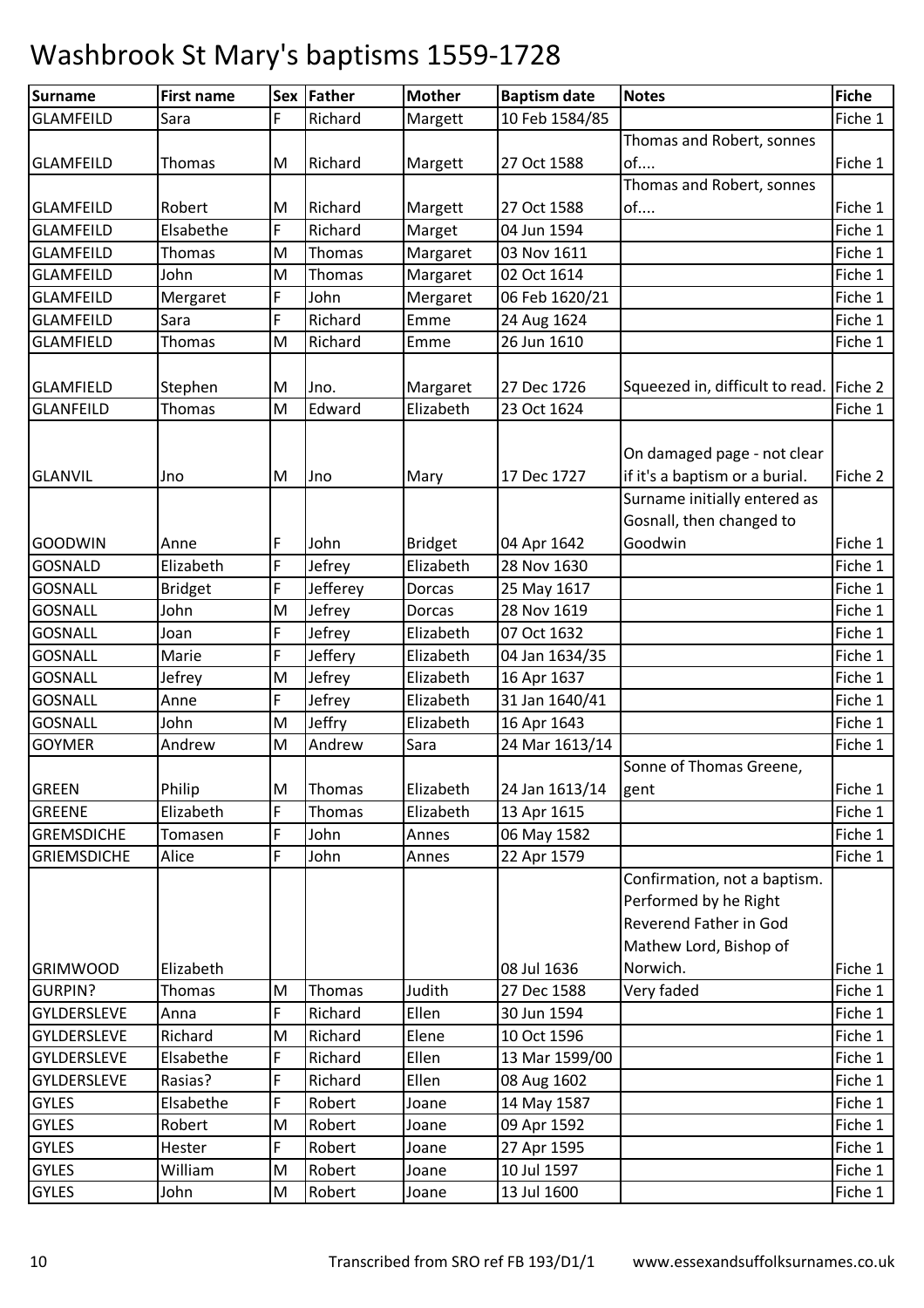| <b>Surname</b>  | <b>First name</b> |   | Sex Father | <b>Mother</b> | <b>Baptism date</b> | <b>Notes</b>                    | <b>Fiche</b> |
|-----------------|-------------------|---|------------|---------------|---------------------|---------------------------------|--------------|
| <b>GYLES</b>    | Prudence          | F | Robert     | Joane         | 16 Aug 1601         |                                 | Fiche 1      |
| <b>GYLES</b>    | Susan             | F | Robert     | Joane         | 23 Dec 1604         |                                 | Fiche 1      |
| <b>HARDY</b>    | Thomas            | M | Thomas     |               | 09 Jun 1723         |                                 | Fiche 2      |
| <b>HARPER</b>   | Emme              | F | Thomas     | Judith        | 17 Nov 1594         |                                 | Fiche 1      |
| <b>HARPER</b>   | Thomas            | M | Thomas     | Anne          | 14 Jul 1618         |                                 | Fiche 1      |
|                 |                   |   |            |               |                     | Confirmation, not a baptism.    |              |
|                 |                   |   |            |               |                     | Performed by he Right           |              |
|                 |                   |   |            |               |                     | Reverend Father in God          |              |
|                 |                   |   |            |               |                     | Mathew Lord, Bishop of          |              |
| <b>HARPER</b>   | Thomas            |   |            |               | 08 Jul 1636         | Norwich.                        | Fiche 1      |
| <b>HARRIS</b>   | John              | M | Francies   | Margarett     | 10 Apr 1659         |                                 | Fiche 1      |
| <b>HARRIS</b>   | Richard           | M | Francis    | Margaret      | 03 Oct 1662         |                                 | Fiche 1      |
| <b>HARRIS</b>   | Charles           | M | Francis    | Margaret      | 06 Aug 1664         |                                 | Fiche 1      |
| <b>HARRIS</b>   | Richard           | M | Francis    | Margeret      | 08 Jan 1666/67      |                                 | Fiche 1      |
| <b>HAWKINS</b>  | Mary              | F | Thomas     | Mary          | 13 Apr 1665         |                                 | Fiche 1      |
| <b>HAWKINS</b>  | Anne              | F | Thomas     | Mary          | 09 May 1669         | Born 26 Apr 1669.               | Fiche 1      |
| <b>HAYLE</b>    | Marie             | F | Henrie     | Alce          | 09 Sep 1634         | Very faded                      | Fiche 1      |
| <b>HAYLE</b>    | Henrie            | M | Henrie     | Alce          | 18 Jun 1637         |                                 | Fiche 1      |
| <b>HAYLOCKE</b> | Thomas            | M | Thomas     | Elizabeth     | 01 Dec 1605         |                                 | Fiche 1      |
|                 |                   |   |            |               |                     | Elizabeth and Ruth,             |              |
| <b>HAYMOND</b>  | Elizabeth         | F | Thomas     | Elizabeth     | 15 Sep 1633         | daughters of                    | Fiche 1      |
|                 |                   |   |            |               |                     | Elizabeth and Ruth,             |              |
| <b>HAYMOND</b>  | Ruth              | F | Thomas     | Elizabeth     | 15 Sep 1633         | daughters of                    | Fiche 1      |
| <b>HAYMOND</b>  | Thomas            | M | Thomas     | Marie         | 16 Jul 1635         |                                 | Fiche 1      |
| <b>HAYMOND</b>  | Simon             | M | Thomas     | Susan         | 10 May 1637         |                                 | Fiche 1      |
|                 |                   |   |            |               |                     | Son of Nath. Hewett, gent.      |              |
| <b>HEWETT</b>   | John              | M | Nath.      | Mary          | 15 Jul 1706         | Born 30 Jun 1706                | Fiche 2      |
| <b>HILLES</b>   | Joan              | F | John       | Elizabeth     | 10 Sep 1615         |                                 | Fiche 1      |
| <b>HILLS</b>    | Henry             | M | John       | Elsabethe     | 21 Jun 1607         |                                 | Fiche 1      |
| <b>HILS</b>     | Marie             | F | John       | Elizabeth     | 13 Oct 1611         |                                 | Fiche 1      |
|                 |                   |   |            |               |                     | Sonne of Elizabeth Johnson,     |              |
| <b>JOHNSON</b>  | John              | M |            | Elizabeth     | 03 Dec 1637         | vid.                            | Fiche 1      |
|                 |                   |   |            |               |                     |                                 |              |
|                 |                   |   |            |               |                     | Daughter of Jones, widdowe      |              |
|                 |                   |   |            |               |                     | of Misellye in Essex            |              |
| <b>JONES</b>    | Elsabethe         | F |            | ?             | 08 Jun 1586         | [presumably Mistley]            | Fiche 1      |
| <b>KEDDE</b>    | John              | M | Chyas      | Joane         | 31 May 1581         |                                 | Fiche 1      |
|                 |                   |   |            |               |                     | Very faded. Surname very        |              |
|                 |                   |   |            |               |                     | short - perhaps 4 letters long. |              |
| KEDE?           | Gregory           | M | Gregory?   | Elizabeth     | 04 Jan 1588/89      | Might be Kede.                  | Fiche 1      |
| <b>KETTELL</b>  | Thomas            | M | Richard    |               | 24 Feb 1571/72      |                                 | Fiche 1      |
| <b>KETTELL</b>  | Robert            | M | John       | Elsabethe     | 22 Aug 1574         |                                 | Fiche 1      |
| <b>KETTELL</b>  | Robert            | M | Richard    | Annes         | 20 Mar 1575/76      |                                 | Fiche 1      |
| <b>KETTELL</b>  | Anne              | F | William    | Jone          | 02 Mar 1577/78      |                                 | Fiche 1      |
| <b>KETTELL</b>  | Dorofye           | F | Richard    | Annes         | 12 Jun 1579         |                                 | Fiche 1      |
| <b>KETTELL</b>  | Robert            | M | William    | Joane         | 17 Jun 1581         |                                 | Fiche 1      |
| <b>KETTELL</b>  | Anne              | F | Richard    | Annes         | 12 Feb 1581/82      |                                 | Fiche 1      |
| <b>KETTELL</b>  | William           | M | William    | Joane         | 22 Mar 1583/84      |                                 | Fiche 1      |
| <b>KETTELL</b>  | Isaacke           | M | Richard    | Anne          | 17 Jan 1584/85      |                                 | Fiche 1      |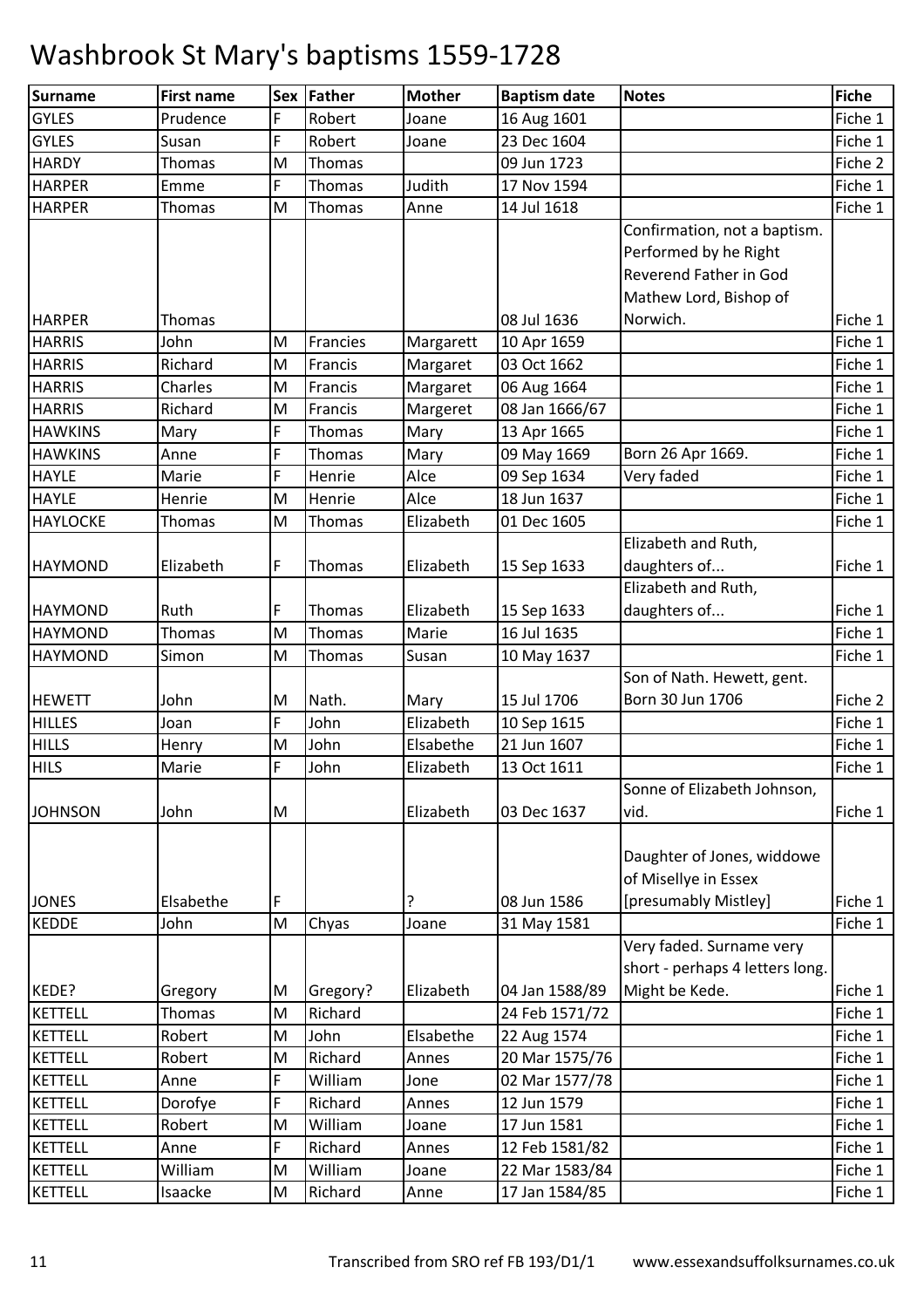| Surname                        | <b>First name</b> |        | Sex Father       | <b>Mother</b>  | <b>Baptism date</b>           | <b>Notes</b>                 | <b>Fiche</b>       |
|--------------------------------|-------------------|--------|------------------|----------------|-------------------------------|------------------------------|--------------------|
| <b>KETTELL</b>                 | John              | M      | William          | Joane          | 28 Jan 1587/88                |                              | Fiche 1            |
| <b>KETTELL</b>                 | Mary              | F      | Richard          | Anne           | 26 Aug 1591                   |                              | Fiche 1            |
| <b>KETTELL</b>                 | Sara              | F      | Richard          | Anne           | 02 Feb 1593/94                |                              | Fiche 1            |
| <b>KETTELL</b>                 | John              | M      | Lyonell          | Anne           | 17 Jun 1605                   |                              | Fiche 1            |
| <b>KETTELL</b>                 | Anne              | F      | Lionell          | Anne           | 08 Feb 1606/7                 |                              | Fiche 1            |
| <b>KETTELL</b>                 | Mary              | F      | Lionell          | Anne           | 19 Feb 1608/9                 |                              | Fiche 1            |
|                                |                   |        |                  |                |                               |                              |                    |
|                                |                   |        |                  |                |                               | Note beside entry says "Ba." |                    |
|                                |                   |        |                  |                |                               | presumably meaning base      |                    |
| <b>KETTELL</b>                 | Emme              | F      |                  | Joane          | 01 Jul 1610                   | born or bastard.             | Fiche 1            |
| <b>KETTELL</b>                 | Marie             | F      | William          | Rachell        | 19 Apr 1612                   |                              | Fiche 1            |
| <b>KETTLE</b>                  | John              | M      | Robert           | Elizabeth      | 30 Dec 1623                   |                              | Fiche 1            |
|                                |                   |        |                  |                |                               | Confirmation, not a baptism. |                    |
|                                |                   |        |                  |                |                               | Performed by he Right        |                    |
|                                |                   |        |                  |                |                               | Reverend Father in God       |                    |
|                                |                   |        |                  |                |                               | Mathew Lord, Bishop of       |                    |
| <b>KETTLE</b>                  | John              |        |                  |                | 08 Jul 1636                   | Norwich.                     | Fiche 1            |
| <b>KING</b>                    | Anne              | F      | Godfrey          | Mary           | 19 Aug 1662                   | The father is the clerke.    | Fiche 1            |
| <b>KING</b>                    | Godfrey           | M      | Godfrey          | Mary           | 04 Feb 1663/64                | The father is the clarke.    | Fiche 1            |
|                                |                   |        |                  |                |                               | Sonne of John Knapp, gent.   |                    |
|                                |                   |        |                  |                |                               | Being the 16th day from his  |                    |
| <b>KNAPP</b>                   | Edmund            | M      | John             | <b>Beatrix</b> | 20 Aug 1611                   | birth.                       | Fiche 1            |
| LANDAM                         | William           | M      | John             |                | 24 Dec 1609                   |                              | Fiche 1            |
| LANDHAM                        | William           | M      | Cornelius        | Julian         | 01 Feb 1564/65                |                              | Fiche 1            |
| LANDHAM                        | Agnes             | F      | Cornelius        | Julian         | 15 Jun 1567                   |                              | Fiche 1            |
| LANDHAM                        | Jhon              | M      | Cornelius        | Julian         | 23 Oct 1570                   |                              | Fiche 1            |
| LANDHAM                        | John              | M      | John             | Dorcas         | 30 Nov 1600                   |                              | Fiche 1            |
| LANDHAM                        | Cornelius         | M      | John             | Dorcas         | 24 May 1607                   |                              | Fiche 1            |
| LANE                           | Jane              | F      | Samuell          | Jane           | 05 Feb 1633/34                |                              | Fiche 1            |
| LANE                           | Anne              | F      | Samuell          | Jane           | 07 Apr 1635                   |                              | Fiche 1            |
| LANE                           | Samuell           | M      | Samuell          | Jane           | 21 Jul 1636                   |                              | Fiche 1            |
| LANE                           | Edward            | M      | Samuell          | Jane           | 05 Jan 1638/39                |                              | Fiche 1            |
| LANE                           | Sara              | M      | Samuell          | Jane           | 06 Jan 1638/39                |                              | Fiche 1            |
| LANE                           | Thomas            | M      | Samuel           | Jane           | 22 Mar 1641/42                |                              | Fiche 1            |
| LAY                            | Thomas            | M      | Thomas           | Anne           | 25 Jan 1609/10                |                              | Fiche 1            |
| LAY                            | John              | M      | Thomas           | Anne           | 26 Jul 1612                   |                              | Fiche 1            |
| LAY                            | Anne              | F      | Thomas           | Anne           | 15 Oct 1615                   |                              | Fiche 1            |
| LAY                            | Martha            | F      | Thomas           | Martha         | 14 Sep 1712                   |                              | Fiche 2            |
| LELY                           | ?                 | M<br>F | Samuel           |                | 27 Sep 1719                   | First name not in register.  | Fiche 2            |
| <b>LEVELL</b><br><b>LEVELL</b> | Annes             | F      | Thomas           | Anne           | 12 Sep 1577                   |                              | Fiche 1<br>Fiche 1 |
| <b>LEVELL</b>                  | Christian         | M      | Lawrence         | Anne           | 14 Nov 1580                   |                              | Fiche 1            |
| LEVELL                         | Roger<br>Thomas   | M      | Thomas<br>Thomas | Anne<br>Annes  | 18 Feb 1582/83<br>08 May 1585 |                              | Fiche 1            |
| LEVELL                         | Mary              | F      | Thomas           | Annes          | 02 Sep 1587                   |                              | Fiche 1            |
| <b>LEVELL</b>                  | Myrable           | F      | Thomas           | Anne           | 07 Sep 1589                   |                              | Fiche 1            |
| LEWES                          | <b>Bridgett</b>   | F      | Stephen          | Mary           | 11 Oct 1607                   |                              | Fiche 1            |
| LEWES                          | Abraham           | M      | James            | Eliz           | 13 Sep 1702                   |                              | Fiche 1            |
| LEWES                          | Anne              | F      | Jasper           | Mary           | 30 Apr 1703                   |                              | Fiche 1            |
| <b>LEWIS</b>                   | Sarah             | F      |                  |                | 11 Feb 1696/97                |                              | Fiche 1            |
|                                |                   |        | James            |                |                               |                              |                    |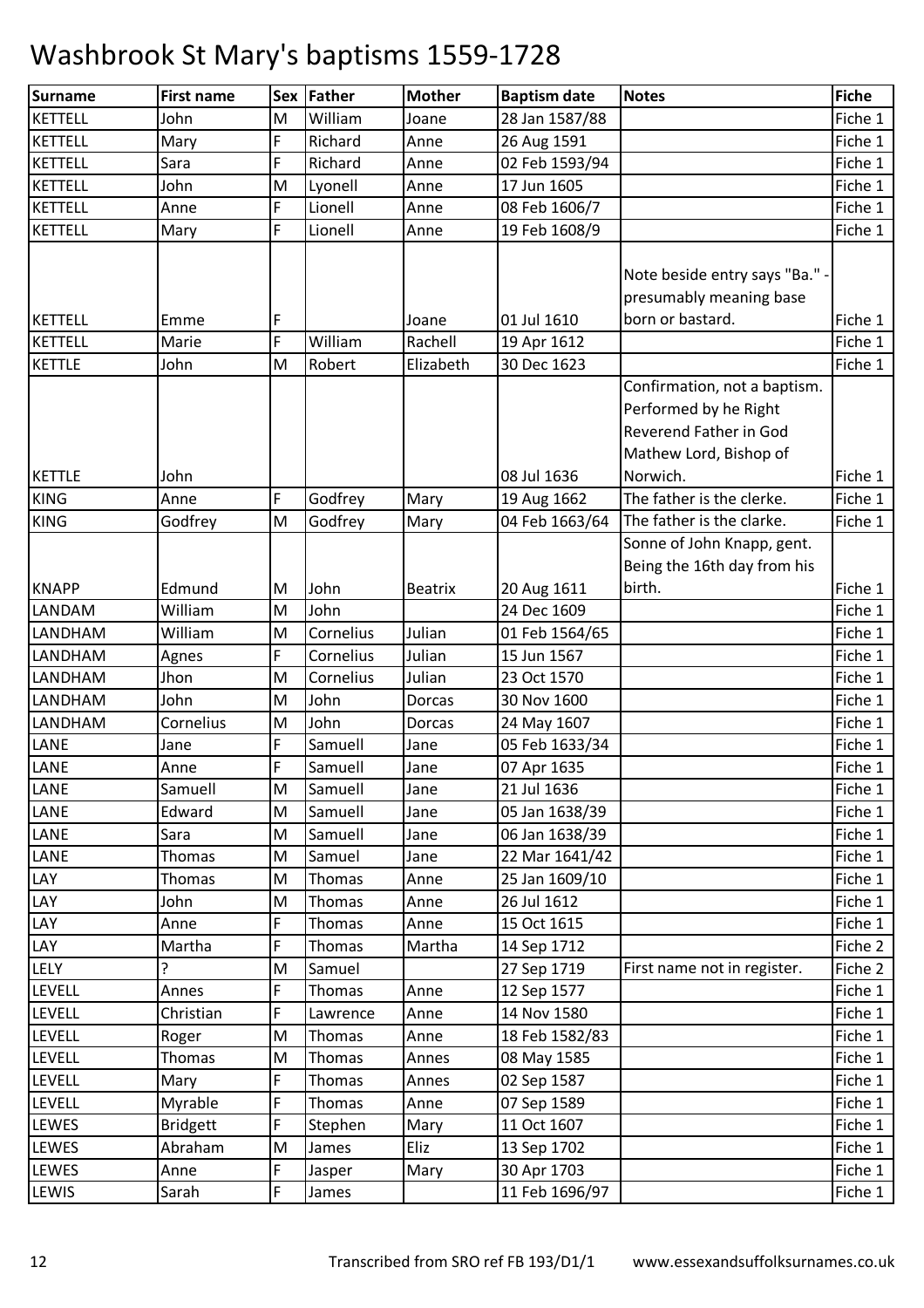| <b>Surname</b> | <b>First name</b> |        | Sex Father    | <b>Mother</b> | <b>Baptism date</b> | <b>Notes</b>                                        | <b>Fiche</b> |
|----------------|-------------------|--------|---------------|---------------|---------------------|-----------------------------------------------------|--------------|
| LEWS           | John              | M      | James         | Eliz          | 24 Nov 1700         |                                                     | Fiche 1      |
| LEWS           | John              | M      | Jasper        | Mary          | 08 Aug 1704         |                                                     | Fiche 1      |
| LEWS           | Wm                | M      | Jasper        | Mary          | 07 Apr 1707         |                                                     | Fiche 2      |
| <b>LEWSON</b>  | Marie             | F      | John          | Anne          | 12 Jul 1612         |                                                     | Fiche 1      |
| LILLY          | Alice             | F      | Samuel        |               | 25 Feb 1716/17      |                                                     | Fiche 2      |
| LILLY          | Samuel            | M      | Samuel        |               | 13 Apr 1718         |                                                     | Fiche 2      |
|                |                   |        |               |               |                     |                                                     |              |
| <b>LINDSEY</b> | Mary              | F      | John          | Mary          | 31 Aug 1659         | Mary and John, twinnes of                           | Fiche 1      |
|                |                   |        |               |               |                     |                                                     |              |
| <b>LINDSEY</b> | John              | M      | John          | Mary          | 31 Aug 1659         | Mary and John, twinnes of                           | Fiche 1      |
|                |                   |        |               |               |                     | Richard and Margaret,                               |              |
| <b>LINDSEY</b> | Richard           | M      | John          | Mary          | 18 Dec 1661         | twinnes of                                          | Fiche 1      |
|                |                   |        |               |               |                     | Richard and Margaret,                               |              |
| <b>LINDSEY</b> | Margaret          | F      | John          | Mary          | 18 Dec 1661         | twinnes of                                          | Fiche 1      |
| LIVELL         | Richard           | M      | Thomas        | Anne          | 19 Mar 1591/92      |                                                     | Fiche 1      |
| LIVELL         | Elsabethe         | F      | <b>Thomas</b> | Anne          | 03 Aug 1595         |                                                     | Fiche 1      |
| LONE           | John              | M      | John          | Anne          | 25 Feb 1592/93      |                                                     | Fiche 1      |
| <b>LOTT</b>    | Mary              | F      | English       | Mary          | 02 Oct 1712         |                                                     | Fiche 2      |
| LYVELL         | John              | M      | <b>Thomas</b> | Annes         | 13 Sep 1573         |                                                     | Fiche 1      |
| <b>MADDOCK</b> | Sarah             | F      | Thomas        | Susan         | 28 May 1696         |                                                     | Fiche 1      |
| <b>MAILE</b>   | John              | M      | Samll         | Margrett      | 05 Jan 1665/66      |                                                     | Fiche 1      |
| MAKROM?        | Henrie            | M      | Henrie        | Sara          | 20 Jan 1641/42      |                                                     | Fiche 1      |
| <b>MAN</b>     | Mary              | F      | William       | Annes         | 18 Feb 1582/83      |                                                     | Fiche 1      |
| <b>MAN</b>     | Katherine         | F      | William       | Annes         | 15 Aug 1585         |                                                     | Fiche 1      |
| <b>MANING</b>  | Richard           | M      | Jacob         | Marie         | 03 Jul 1611         |                                                     | Fiche 1      |
| <b>MANING</b>  | Robert            | M      | Robert        | Marie         | 05 Oct 1628         |                                                     | Fiche 1      |
|                |                   |        |               |               |                     |                                                     |              |
|                |                   |        |               |               |                     | The S is evidently missing                          |              |
|                |                   |        |               |               |                     | from the first name and                             |              |
| <b>MANING</b>  | laac              | M      | <b>Isaac</b>  | Martha        | 03 Dec 1671         | should presumbly read Isaac Fiche 1                 |              |
| <b>MANNE</b>   | Anna              | F      | John          | Elsabethe     | 06 Feb 1568/69      |                                                     | Fiche 1      |
| <b>MANNE</b>   | John              | M      | Jhon          | Elsabethe     | 20 Jan 1570/71      |                                                     | Fiche 1      |
| <b>MANNE</b>   | Anne              | F      | William       | Annes         | 24 Feb 1577/78      |                                                     | Fiche 1      |
| <b>MANNE</b>   | Margerye          | F<br>F | William       | Annes         | 10 Jan 1579/80      |                                                     | Fiche 1      |
| <b>MANNE</b>   | Dorefye           |        | William       | Annes         | 01 Jun 1589         |                                                     | Fiche 1      |
| <b>MANNE</b>   | Elsabethe         | F      | William       | Annes         | 08 Apr 1593         |                                                     | Fiche 1      |
| <b>MANNING</b> | John              | M      | John          | Mary          | 06 Jan 1600/1       |                                                     | Fiche 1      |
| <b>MANNING</b> | Jacob             | M      | Jaccabe       | Mary          | 07 Apr 1603         |                                                     | Fiche 1      |
|                |                   |        |               |               |                     | There's a smudge over the                           |              |
|                |                   |        |               |               |                     | child's first name, making it<br>difficult to read. |              |
| <b>MANNING</b> | John?             | M      | Jacob         | Marye         | 03 Sep 1605         | Mother's name too faded to                          | Fiche 1      |
| <b>MANNING</b> | Thomas            | M      | Jacob         | ?             | 15 Mar 1607/8       | read.                                               | Fiche 1      |
| <b>MANNING</b> | Sara              | F      | Jacob         | Marie         | 17 Nov 1613         |                                                     | Fiche 1      |
| <b>MANNING</b> | Johanna           | F      | Jacob         | Margaret      | 23 Apr 1643         |                                                     | Fiche 1      |
| <b>MANNING</b> | Mary              | F      | Isaac         | Martha        | 24 Mar 1669/70      |                                                     | Fiche 1      |
| <b>MANNING</b> | Martha            | F      | Isaac         | Martha        | 05 Apr 1674         |                                                     | Fiche 1      |
| <b>MANNING</b> | Alice             | F      | Geo           |               | 21 Jun 1702         |                                                     | Fiche 1      |
| <b>MANNING</b> | Willm             | M      | Isaac         |               | 20 Apr 1704         |                                                     | Fiche 1      |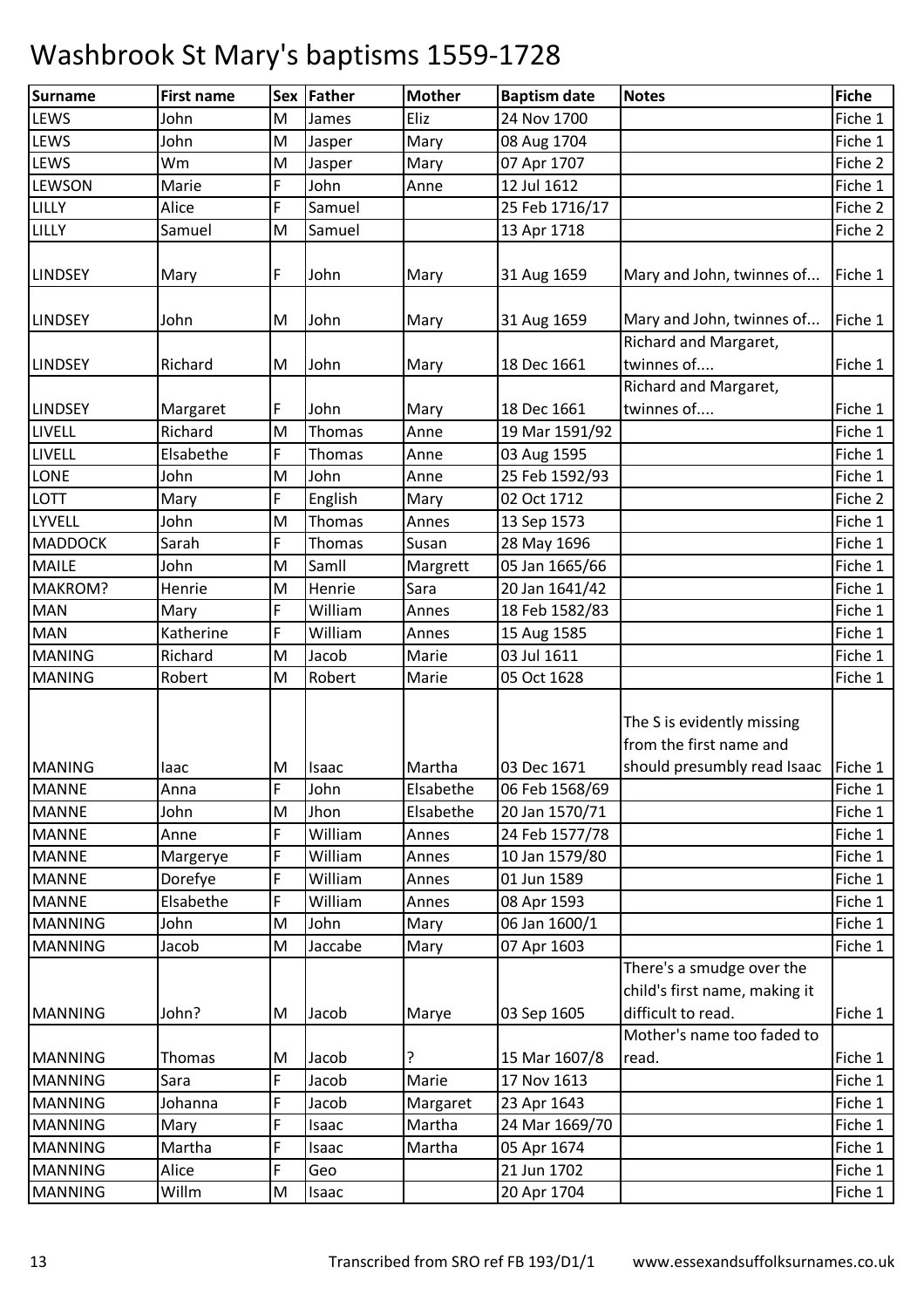| <b>Surname</b>  | <b>First name</b> |    | Sex Father | <b>Mother</b> | <b>Baptism date</b> | <b>Notes</b>                            | <b>Fiche</b> |
|-----------------|-------------------|----|------------|---------------|---------------------|-----------------------------------------|--------------|
| <b>MARVEN</b>   | Isaacke           | M  | Thomas     | Mary          | 16 Feb 1578/79      |                                         | Fiche 1      |
| <b>MARVEN</b>   | Robert            | M  | Thomas     | Mary          | 17 Apr 1581         |                                         | Fiche 1      |
| <b>MARVEN</b>   | Mary              | F  | Thomas     | Mary          | 24 Oct 1585         |                                         | Fiche 1      |
| <b>MASON</b>    | John              | M  | John       | Eliz.         | 02 Nov 1696         |                                         | Fiche 1      |
| <b>MASON</b>    | Richd             | M  | John       | Eliz          | 28 Nov 1703         |                                         | Fiche 1      |
| <b>MASON</b>    | John              | M  | John       |               | 24 Jun 1722         |                                         | Fiche 2      |
|                 |                   |    |            |               |                     |                                         |              |
| <b>MASON</b>    | Mary              | F  | John       | Ann           | 17 Aug 1724         | Not clear if baptism or burial. Fiche 2 |              |
| <b>MAY</b>      | Mary              | F  | Henry      | Elizabeth     | 20 Jan 1663/64      |                                         | Fiche 1      |
| <b>MAY</b>      | Elizabeth         | F  | Henry      | Elizabeth     | 06 Jun 1665         |                                         | Fiche 1      |
| MAYE            | Henry             | M  | Henry      | Elizabeth     | 25 Jun 1667         |                                         | Fiche 1      |
| <b>MAYE</b>     | William           | M  | Henry      | Elizabeth     | 10 Jun 1669         |                                         | Fiche 1      |
| <b>MAYOR</b>    | Susanne           | F  | Launcelot  | Susanne       | 27 Apr 1600         |                                         | Fiche 1      |
| <b>MAYOR</b>    | Lancelot          | M  | Lancelot   | Susanne       | 26 Dec 1602         |                                         | Fiche 1      |
| <b>MAYOR</b>    | John              | M  | Lancelot   | Susanne       | 06 Jan 1607/8       |                                         | Fiche 1      |
| <b>MAYORS</b>   | Catherin          | F  | Lancelot   | Susan         | 10 Aug 1605         |                                         | Fiche 1      |
| <b>MEADOW</b>   | Elizabeth         | F  | John       | Liddea        | 26 Jul 1641         | Entry very faded.                       | Fiche 1      |
| <b>MEADOWS</b>  | Susanna           | F  | John       | Mary          | 19 Sep 1658         |                                         | Fiche 1      |
|                 |                   |    |            |               |                     |                                         |              |
|                 |                   |    |            |               |                     | On damaged page - not clear             |              |
| <b>MEADOWS</b>  | Jno               | M  | Joseph     | Judith        | 02 Oct 1727         | if it's a baptism or a burial.          | Fiche 2      |
|                 |                   |    |            |               |                     | Surname and day of month                |              |
| MEADOWS?        | Joseph            | M  | Joseph     | Judith        | * Aug 1727          | hard to read.                           | Fiche 2      |
|                 |                   |    |            |               |                     |                                         |              |
|                 |                   |    |            |               |                     | Page very damaged, date                 |              |
| MEEDE?          | Richd             | M  | John       |               | $* * 1725$          | lost, surname hard to read.             | Fiche 2      |
| <b>MERET</b>    | Robart            | M  | John       | Elizabeth     | 16 Feb 1614/15      |                                         | Fiche 1      |
| <b>MERET</b>    | Elizabeth         | F  | John       | Elizabeth     | 30 Dec 1616         |                                         | Fiche 1      |
| <b>MERET</b>    | Marie             | F  | John       | Elizabeth     | 11 May 1618         |                                         | Fiche 1      |
| <b>MILLS</b>    | Thomasine         | F  | Edward     | Katherine     | 30 Sep 1593         |                                         | Fiche 1      |
| <b>MILLS</b>    | Katherine         | F  | Edward     | Katherine     | 22 Jun 1595         |                                         | Fiche 1      |
| <b>MOLLETTE</b> | Ann               | F  | John       | Mary          | 01 Jun 1581         |                                         | Fiche 1      |
| <b>MOODYE</b>   | Stephen           | M  | Stephen    | Grace         | 03 Aug 1589         |                                         | Fiche 1      |
| <b>MORES</b>    | Anne              | F. | John       | Franncis      | 09 May 1622         |                                         | Fiche 1      |
|                 |                   |    |            |               |                     | Confirmation, not a baptism.            |              |
|                 |                   |    |            |               |                     | Performed by he Right                   |              |
|                 |                   |    |            |               |                     | Reverend Father in God                  |              |
|                 |                   |    |            |               |                     | Mathew Lord, Bishop of                  |              |
| <b>MORES</b>    | Fraunces          |    |            |               | 08 Jul 1636         | Norwich.                                | Fiche 1      |
| <b>MORIS</b>    | Frauncis          | F  | John       | Frauncis      | 31 Jan 1618/19      |                                         | Fiche 1      |
|                 |                   |    |            |               |                     | Base child of (The parents'             |              |
|                 |                   |    |            |               |                     | first name looks as if it               |              |
|                 |                   |    |            |               |                     | should be Rachel but it ends            |              |
|                 |                   |    |            |               |                     | with an S. Not sure if it               |              |
|                 |                   |    |            |               |                     | should be Rachel and                    |              |
|                 |                   |    |            |               |                     | therefore the mother, or if             |              |
|                 |                   |    |            |               |                     | Raches is an archaic male               |              |
| <b>MORRELL</b>  | Anne              | F  |            | Raches        | 19 Jun 1585         | first name.)                            | Fiche 1      |
| <b>MOYSES</b>   | William           | M  | William    | Precilla      | 22 Feb 1627/28      |                                         | Fiche 1      |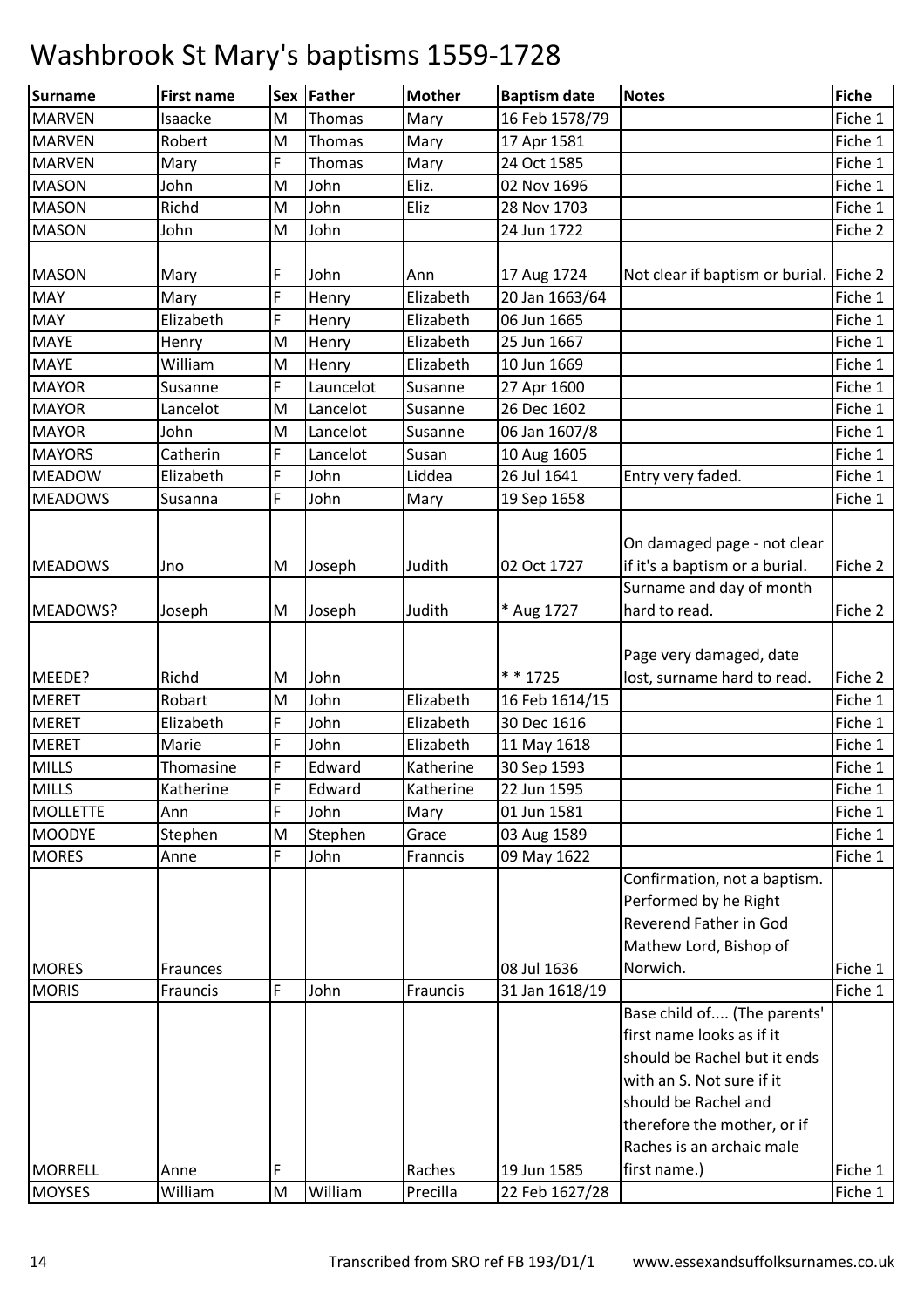| <b>Surname</b> | <b>First name</b> |    | Sex Father | <b>Mother</b> | <b>Baptism date</b> | <b>Notes</b>                                                                                                | <b>Fiche</b> |
|----------------|-------------------|----|------------|---------------|---------------------|-------------------------------------------------------------------------------------------------------------|--------------|
| <b>MUNNING</b> | Anna              | F  | Humfrye    | Elsabethe     | 11 Mar 1592/93      |                                                                                                             | Fiche 1      |
| MUNNING        | Richard           | M  | Humfry     | Elizabethe    | 27 Jan 1594/95      |                                                                                                             | Fiche 1      |
| <b>NEWMAN</b>  | Anne              | F  | Beniamine  | Mary          | 15 Feb 1567/68      |                                                                                                             | Fiche 1      |
| <b>NEWMAN</b>  | Joyce             | F  | Beniamin   | Marye         | 04 Jun 1570         |                                                                                                             | Fiche 1      |
| <b>NEWMAN</b>  | Elsabethe         | F  | Thomas     | Alice         | 01 Oct 1570         |                                                                                                             | Fiche 1      |
| <b>NEWMAN</b>  | John              | M  | Beniamin   | Mary          | 11 Nov 1576         |                                                                                                             | Fiche 1      |
| <b>NOBLE</b>   | Elizabeth         | F. | William    |               | 20 May 1722         |                                                                                                             | Fiche 2      |
| <b>OSBORN</b>  | Ann               | F  | John       |               | 12 Nov 1716         |                                                                                                             | Fiche 2      |
| <b>OSBORNE</b> | Anne              | F  | Robert     | Dorofye       | 12 Jan 1577/78      |                                                                                                             | Fiche 1      |
| <b>OSBURNE</b> | William           | M  | Thomas     | Ann           | 12 May 1658         |                                                                                                             | Fiche 1      |
| <b>PAINTER</b> | Marie             | F  | Robert     | Marie         | 29 May 1623         |                                                                                                             | Fiche 1      |
|                |                   |    |            |               |                     | Father's name very difficult                                                                                |              |
| <b>PALMER</b>  | Judithe           | F  | Hughe?     | Joane         | 31 Jan 1607/8       | to read.                                                                                                    | Fiche 1      |
|                |                   |    |            |               |                     | Marie and Martha, daughters                                                                                 |              |
| <b>PALMER</b>  | Marie             | F  | Micaell    | Martha        | 30 Mar 1634         | of                                                                                                          | Fiche 1      |
|                |                   |    |            |               |                     | Marie and Martha, daughters                                                                                 |              |
| <b>PALMER</b>  | Martha            | F  | Micaell    | Martha        | 30 Mar 1634         | of                                                                                                          | Fiche 1      |
|                |                   |    |            |               |                     | Out of sequence, follows                                                                                    |              |
|                |                   |    |            |               |                     | entries for 1659. End of                                                                                    |              |
|                |                   |    |            |               |                     | surname obscured by a huge                                                                                  |              |
|                |                   |    |            |               |                     | smudge. (likely to be Parkin                                                                                |              |
| PAR*           | Augustin          | M  | Augustin   | Mary          | 15 Nov 1669         | or Parker)                                                                                                  | Fiche 1      |
| <b>PARKEN</b>  | Robert            | M  | Robert     | Anne          | 10 Mar 1668/69      |                                                                                                             | Fiche 1      |
| <b>PARKER</b>  | Mathewe           | M  | Robert     | Ellen         | 28 Nov 1585         |                                                                                                             | Fiche 1      |
| <b>PARKER</b>  | Anna              | F  | Robert     | Ellen         | 08 Sep 1588         |                                                                                                             | Fiche 1      |
| <b>PARKER</b>  | William           | M  | Giles      | Susan         | 24 Jan 1618/19      |                                                                                                             | Fiche 1      |
| <b>PARKER</b>  | John              | M  | Gyles      | Susan         | 29 Jun 1621         |                                                                                                             | Fiche 1      |
| <b>PARKER</b>  | William           | M  | Augustine  | Mary          | 03 May 1671         |                                                                                                             | Fiche 1      |
| <b>PARKER</b>  | Mary              | F  | Augustine  | Mary          | 23 Dec 1672         |                                                                                                             | Fiche 1      |
| <b>PARKER</b>  | William           | M  | William    | Martha        | * Aug 1693          | Entered in the register<br>retrospectively in 1695. Day<br>of month not included - just<br>says "in August" | Fiche 1      |
|                |                   |    |            |               |                     | Entered retrospectively in<br>the register in 1699. A note<br>says "The second Daughter of                  |              |
| <b>PARKER</b>  | Mary              | F  | Augustine  | Mary          | 08 Apr 1681         | that name."                                                                                                 | Fiche 1      |
|                |                   |    |            |               |                     | Very blurry. Name unclear -                                                                                 |              |
| <b>PARKER</b>  | *tin              | M  | Wm         | Martha        | 13 Nov 1698         | perhaps Martin or Austin?                                                                                   | Fiche 1      |
| <b>PARKER</b>  | Martha            | F. | Willm      | Martha        | 07 Jul 1700         |                                                                                                             | Fiche 1      |
| <b>PARKER</b>  | Georg             | M  | Wm         | Martha        | 27 Jan 1705/6       | Born 26 Jan 1705/6                                                                                          | Fiche 2      |
| <b>PARKER</b>  | Ann               | F  | John       | Ann           | 29 Apr 1711         |                                                                                                             | Fiche 2      |
| <b>PARKER</b>  | Mary              | F  | John       |               | 29 Oct 1716         |                                                                                                             | Fiche 2      |
| <b>PARKIN</b>  | Mary              | F  | Robert     | Susan         | 26 Feb 1608/9       |                                                                                                             | Fiche 1      |
| <b>PARKIN</b>  | Anne              | F  | Robert     | Susan         | 04 Dec 1621         |                                                                                                             | Fiche 1      |
| <b>PARKIN</b>  | Marie             | F  | Robert     | Margerie      | 15 Apr 1637         |                                                                                                             | Fiche 1      |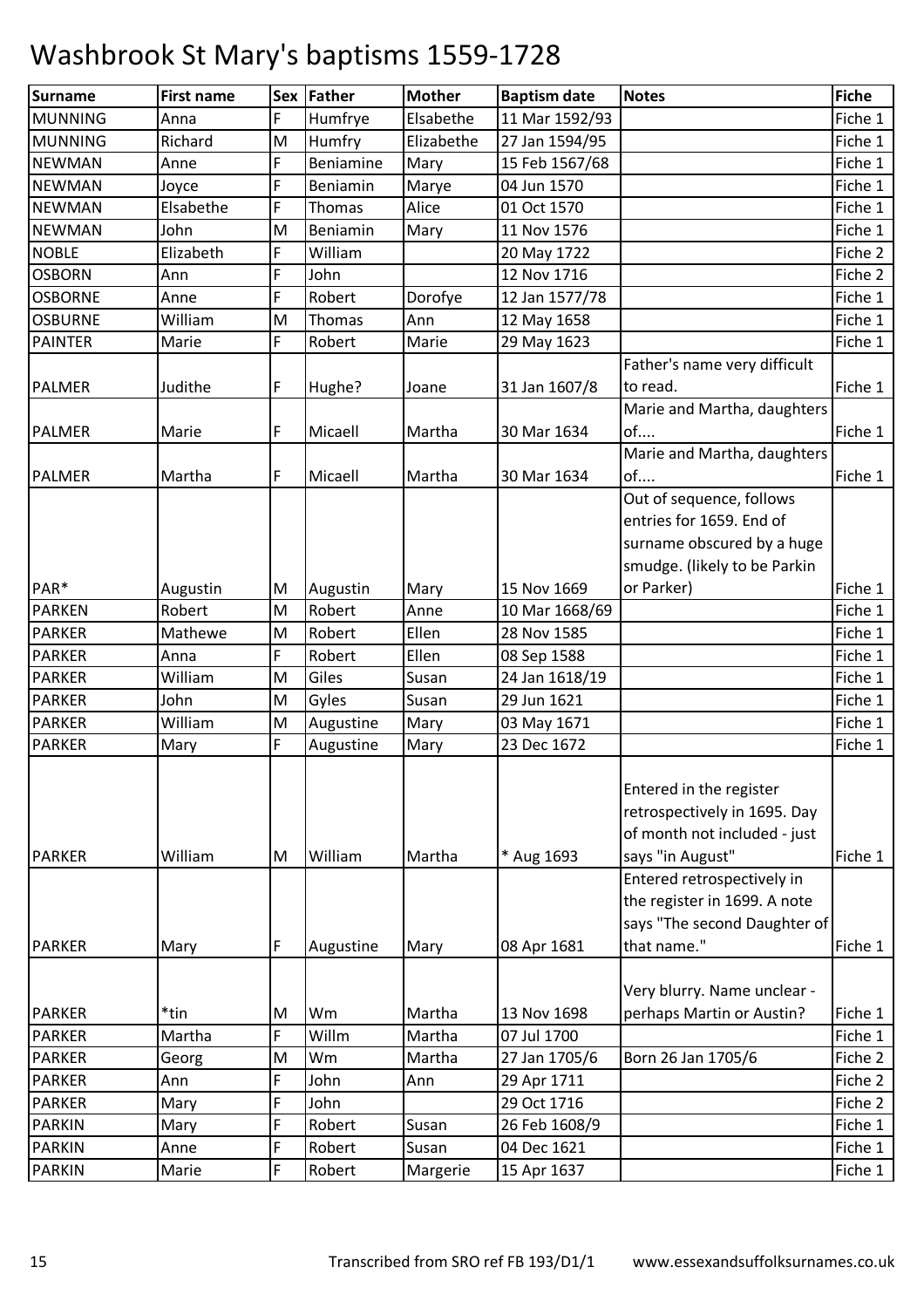| Surname         | <b>First name</b> |   | Sex Father | <b>Mother</b> | <b>Baptism date</b>             | <b>Notes</b>                         | <b>Fiche</b> |
|-----------------|-------------------|---|------------|---------------|---------------------------------|--------------------------------------|--------------|
|                 |                   |   |            |               |                                 | Confirmation, not a baptism.         |              |
|                 |                   |   |            |               |                                 | Performed by he Right                |              |
|                 |                   |   |            |               |                                 | Reverend Father in God               |              |
|                 |                   |   |            |               |                                 | Mathew Lord, Bishop of               |              |
| <b>PARKIN</b>   | Anne              |   |            |               | 08 Jul 1636                     | Norwich.                             | Fiche 1      |
| <b>PARKINS</b>  | Robart            | M | Robart     | Susan         | 23 Dec 1610                     |                                      | Fiche 1      |
| <b>PARKINS</b>  | Elizabeth         | F | Robart     | Susan         | 02 May 1613                     |                                      | Fiche 1      |
| <b>PARKINS</b>  | Giles             | M | Robert     | Susan         | 07 Jan 1615/16                  |                                      | Fiche 1      |
| <b>PASCHALL</b> | William           | M | William    | <b>Bettes</b> | 01 Apr 1584                     |                                      | Fiche 1      |
| <b>PAULE</b>    | Elizabeth         | F | Thomas     | Elizabeth     | 02 Sep 1660                     |                                      | Fiche 1      |
| <b>PAULMER</b>  | Moyses            | M | Thomas     | Margeret      | 13 Apr 1606                     |                                      | Fiche 1      |
| PEAR            | Thomas            | M | Thomas     |               | 18 Oct 1713                     |                                      | Fiche 2      |
| PEAR            | John              | M | Thomas     |               | 04 Mar 1715/16                  |                                      | Fiche 2      |
|                 |                   |   |            |               |                                 |                                      |              |
|                 |                   |   |            |               |                                 | Richd and Robert Pear. No            |              |
| <b>PEAR</b>     | Richd             |   |            |               | 29 Nov 1719                     | parents' names in register.          | Fiche 2      |
|                 |                   |   |            |               |                                 |                                      |              |
|                 |                   |   |            |               |                                 | Richd and Robert Pear. No            |              |
| <b>PEAR</b>     | Robert            |   |            |               | 29 Nov 1719                     | parents' names in register.          | Fiche 2      |
| <b>PEAR</b>     | Elizabeth         | F | Thomas     | Mary          | 14 Oct 1722                     |                                      | Fiche 2      |
|                 |                   |   |            |               |                                 | The base child of Ellen Peeke,       |              |
|                 |                   |   |            |               |                                 | widdow (mother's surname             |              |
| <b>PEEKE</b>    | Elizabeth         |   |            | Ellen         | 15 Mar 1634/35   hard to read). |                                      | Fiche 1      |
| <b>PENNE</b>    | Elizabeth         | F | William    | Elizabeth     | 02 Feb 1613/14                  |                                      | Fiche 1      |
| <b>PENNE</b>    | Susan             | F | William    | Elizabeth     | 08 Aug 1615                     |                                      | Fiche 1      |
| <b>PENNE</b>    | William           | M | William    | Elizabeth     | 02 Feb 1616/17                  |                                      | Fiche 1      |
| <b>PETTETT</b>  | Willyam           | M | John       | Elizabeth     | 24 Aug 1606                     |                                      | Fiche 1      |
| PETTITT         | Francis           | M | John       |               | 26 Nov 1609                     |                                      | Fiche 1      |
| <b>PINNER</b>   | Mergaret          | F | John       | Mergaret      | 23 Jul 1620                     |                                      | Fiche 1      |
| <b>PINNER</b>   | John              | M | John       | Mergaret      | 28 Jan 1622/23                  |                                      | Fiche 1      |
|                 |                   |   |            |               |                                 | Beginning of name lost on            |              |
|                 |                   |   |            |               |                                 | torn page edge. Possibly             |              |
| <b>PINNER</b>   | *brt              | M | John       | Mergaret      | 02 Apr 1626                     | Robert.                              | Fiche 1      |
|                 |                   |   |            |               |                                 | Child's name not in register.        |              |
|                 |                   |   |            |               |                                 | Entry very blurred. Birth only       |              |
|                 |                   |   |            |               |                                 | (on 3 Aug 1698), not a               |              |
| <b>POTTS</b>    |                   | M | John       |               |                                 | baptism.                             | Fiche 1      |
| <b>POWLE</b>    | John              | M | John       | Mary          | * * 1715                        | Date is illegible.                   | Fiche 2      |
| <b>PRENTISE</b> | Elizabeth         | F | Jhon       |               | 28 Feb 1611/12                  |                                      | Fiche 1      |
| <b>PRIKE</b>    | John              | M | John       | Ellen         | 28 Apr 1632                     |                                      | Fiche 1      |
| <b>PULFORD</b>  | Anne              | F | Rychard    | <b>Briget</b> | 07 Oct 1576                     |                                      | Fiche 1      |
| <b>PULFORD</b>  | Elizabeth         | F | Isaacke    | Prudence      | 30 Jul 1592                     |                                      | Fiche 1      |
| <b>PULFORD</b>  | Thomas            | M | Isaacke    | Prudence      | 14 Mar 1595/96                  |                                      | Fiche 1      |
| <b>PULFORD</b>  | Henry             | M | Isaac      |               | 15 Feb 1598/99                  |                                      | Fiche 1      |
| <b>PULFORD</b>  | Prudence          | F | Isaacke    | Prudence      | 29 May 1603                     |                                      | Fiche 1      |
| <b>PULFORD</b>  | Elizabeth         | F | Henrie     | Elizabeth     | 02 Dec 1619                     |                                      | Fiche 1      |
|                 |                   |   |            |               |                                 |                                      |              |
| <b>PYMAN</b>    |                   | F | John       | Anne          | 10 Apr 1627                     | Name lost on torn page edge. Fiche 1 |              |
| <b>PYMAN</b>    | Marie             | F | John       | Anne          | 18 Sep 1629                     |                                      | Fiche 1      |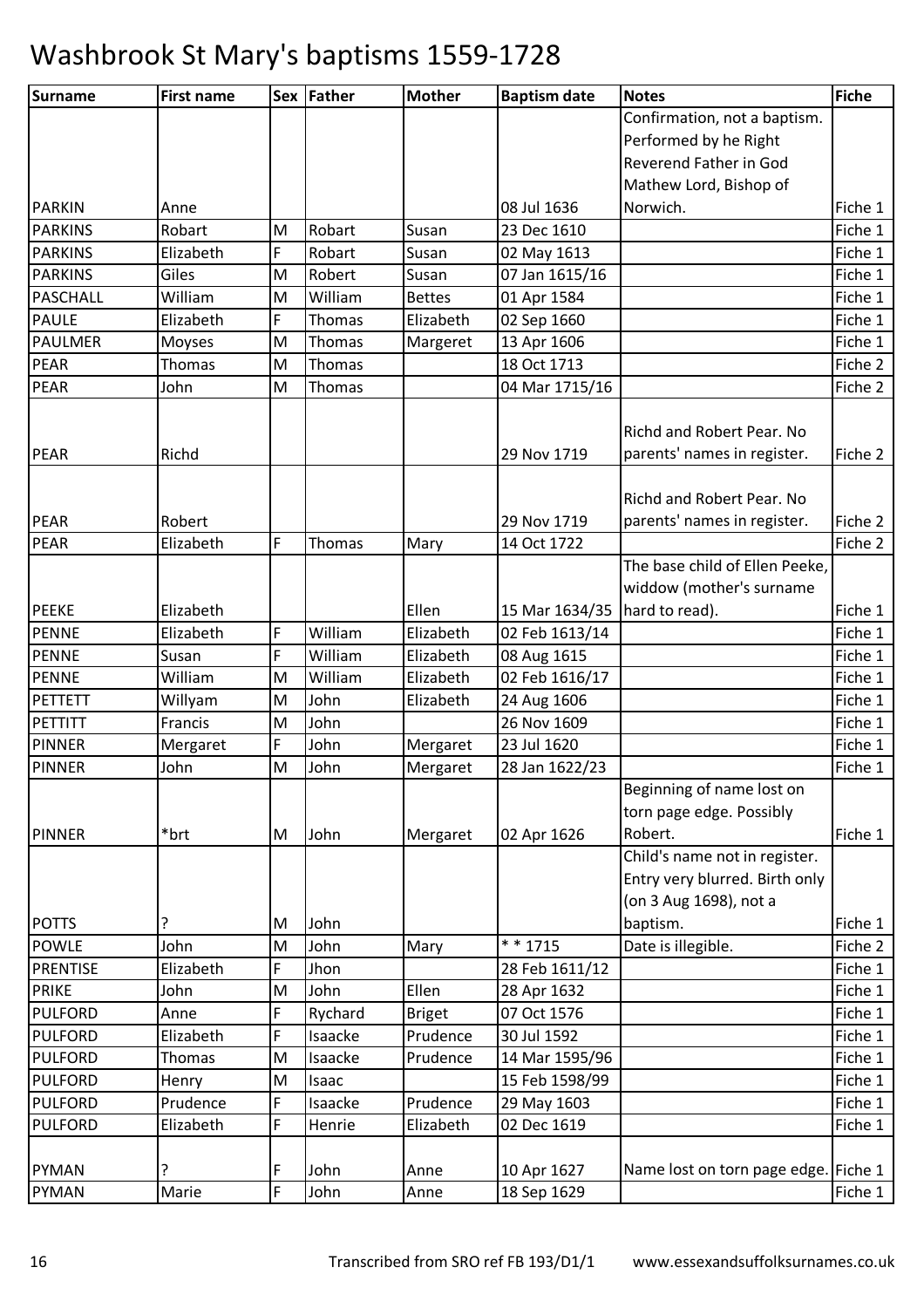| Surname          | <b>First name</b> |   | Sex Father | <b>Mother</b> | <b>Baptism date</b> | <b>Notes</b>                   | <b>Fiche</b> |
|------------------|-------------------|---|------------|---------------|---------------------|--------------------------------|--------------|
| <b>PYMAN</b>     | Anne              | F | John       | Anne          | 24 Mar 1630/31      |                                | Fiche 1      |
| <b>PYMAN</b>     | Liddea            | F | John       | Anne          | 29 Jul 1633         |                                | Fiche 1      |
| <b>PYMAN</b>     | Johana            | F | John       | Anne          | 22 May 1636         |                                | Fiche 1      |
|                  |                   |   |            |               |                     | The only entry for the whole   |              |
|                  |                   |   |            |               |                     | of 1644 before the register    |              |
|                  |                   |   |            |               |                     | jumps forwards to 1647.        |              |
|                  |                   |   |            |               |                     | Month very unclear, very       |              |
| <b>RAFFE</b>     | Sammuell          | M | Sammuell   | Susan         | 01 * 1644           | faded.                         | Fiche 1      |
| <b>RAFFE</b>     | Abegall           | F | Sammuell   | Susan         | 29 Sep 1659         |                                | Fiche 1      |
| <b>RAFFE</b>     | Susanna           | F | William    | Hannah        | 27 Aug 1665         |                                | Fiche 1      |
| <b>RAFFE</b>     | Ann               | F | William    | Ann           | 16 Mar 1666/67      |                                | Fiche 1      |
| <b>RAFFE</b>     | William           | M | William    | Anna          | 26 Mar 1668         |                                | Fiche 1      |
| <b>RAFFE</b>     | John              | M | William    | Anna          | 26 Jul 1669         |                                | Fiche 1      |
| <b>RAFFE</b>     | Mary              | F | William    | Anna          | 24 Aug 1670         |                                | Fiche 1      |
| <b>RAFFE</b>     | Samuell           | M | William    | Anna          | 06 Jan 1671/72      |                                | Fiche 1      |
| <b>RAFFE</b>     | Martha            | M | William    | Anna          | 05 Mar 1672/73      |                                | Fiche 1      |
| <b>RAFFE</b>     | Alderman          | M | William    | Anna          | 16 Jun 1674         |                                | Fiche 1      |
|                  |                   |   |            |               |                     |                                |              |
|                  |                   |   |            |               |                     | First name very hard to read - |              |
|                  |                   |   |            |               |                     | entry has faded, and part of   |              |
|                  |                   |   |            |               |                     | the name is obscured by the    |              |
| <b>RAIFFE</b>    | Will?             | M | Samuell    | Susan         | 04 Mar 1642/43      | word below.                    | Fiche 1      |
|                  |                   |   |            |               |                     |                                |              |
|                  |                   |   |            |               |                     | Beginning of first name hard   |              |
| <b>RALFE</b>     | *ell              | M | William    | Elizabeth     | 20 Dec 1639         | to read - Samuell or Daniell?  | Fiche 1      |
| <b>RATSEY</b>    | Robert            | M | Robert     | Mary          | 22 Feb 1662/63      |                                | Fiche 1      |
| <b>RAYNER</b>    | Elizabeth         | F | Moyses     | Elizabeth     | 23 Apr 1643         |                                | Fiche 1      |
| <b>REYNER</b>    | Anne              | F | Moses      | Elizabeth     | 15 Mar 1640/41      |                                | Fiche 1      |
| <b>REYNOLD</b>   | John              | M | Richard    | Jone          | 23 Feb 1566/67      |                                | Fiche 1      |
| <b>REYNOLD</b>   | Anne              | F | Richard    | Jone          | 15 Oct 1570         |                                | Fiche 1      |
| <b>REYNOLD</b>   | Elsabethe         | F | Richard    | Jone          | 17 May 1573         |                                | Fiche 1      |
| <b>REYNOLDS</b>  | <b>Bridget</b>    | F | John       | Judith        | 14 Dec 1659         |                                | Fiche 1      |
| <b>RIFONNE</b>   | John              | M | Simon      | Anne          | 04 Mar 1563/64      |                                | Fiche 1      |
|                  |                   |   |            |               |                     | Gaps left for parents' first   |              |
| <b>RIVERS</b>    | Anne              | F | ?          | ?             | 28 Aug 1664         | names but never filled.        | Fiche 1      |
| <b>RIVERS</b>    | Robert            | M | Robert     | Elizabeth     | 05 Mar 1666/67      |                                | Fiche 1      |
| <b>ROFE</b>      | William           | M | William    |               | 20 Feb 1697/98      | Very blurred                   | Fiche 1      |
| <b>ROFFE</b>     | Susan             | F | Samuell    | Susan         | 01 May 1647         |                                | Fiche 1      |
|                  |                   |   |            |               |                     | Day of month faded. Only       |              |
|                  |                   |   |            |               |                     | entry for the whole of the     |              |
|                  |                   |   |            |               |                     | year, before the register      |              |
| <b>ROFFE</b>     | Sarah             | F | Samuell    | Susan         | * Dec 1648          | leaps forwards to 1658.        | Fiche 1      |
| <b>RONNTING</b>  | John              | M | John       | Alice         | 06 Feb 1574/75      |                                | Fiche 1      |
| <b>RONNTINGE</b> | Joane             | F | John       | Alice         | 05 Jun 1586         |                                | Fiche 1      |
| <b>ROWNING</b>   | Anne              | F | Thomas     | Marie         | 06 Oct 1635         |                                | Fiche 1      |
| <b>ROWNING</b>   | Thomas            | M | Thomas     | Marie         | 21 Dec 1637         |                                | Fiche 1      |
| <b>ROWNING</b>   | Henrie            | M | Thomas     | Mary          | 25 May 1640         |                                | Fiche 1      |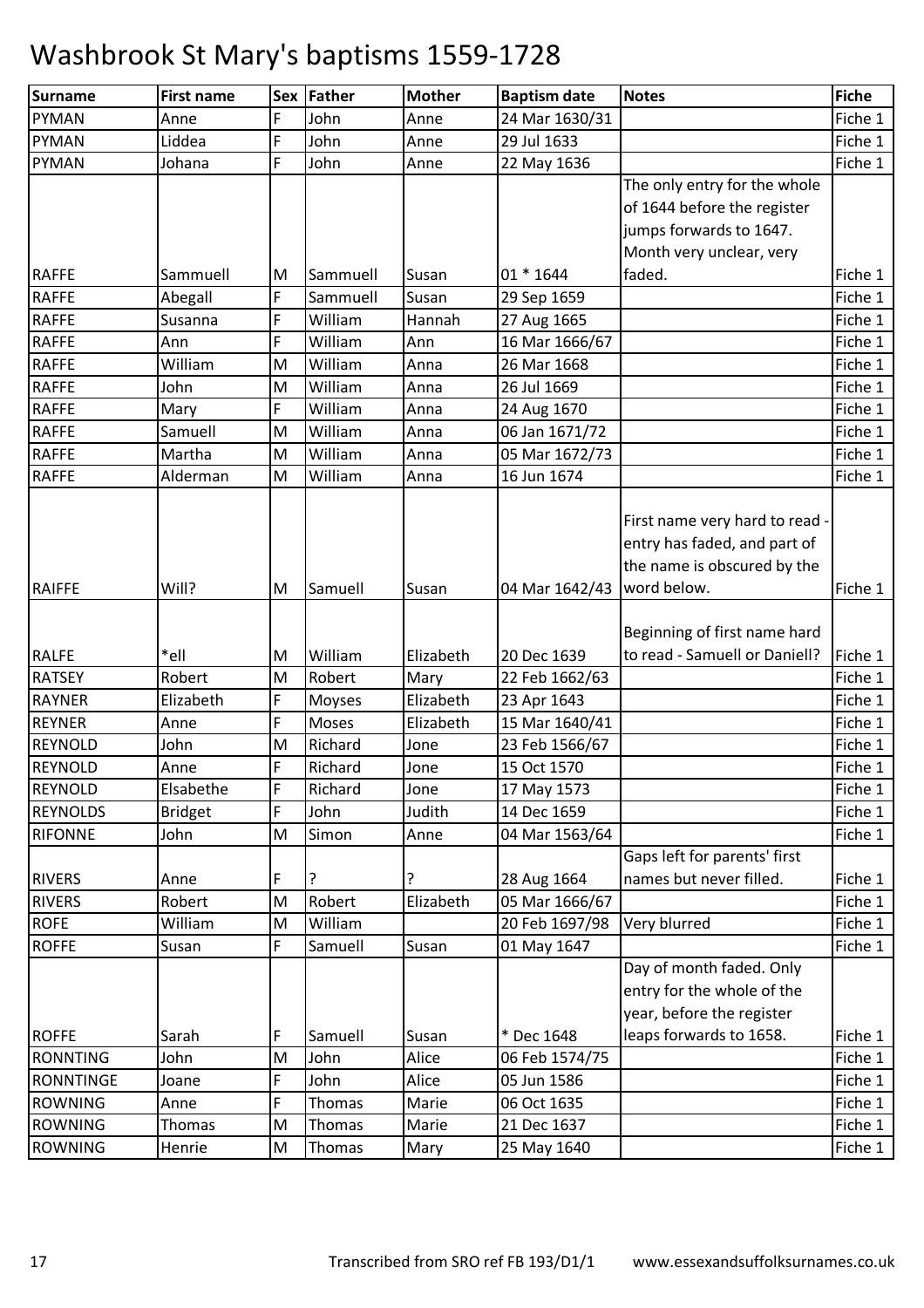| Faded. First name hard to<br>read. Surname unclear - Rud<br>F<br>or Bud?<br>RUD?<br>Sarah?<br>24 Jul 1727<br>Susan<br>Jno<br>F<br>Richard<br><b>RUNTING</b><br>28 Oct 1569<br>Anne | Fiche 2<br>Fiche 1 |
|------------------------------------------------------------------------------------------------------------------------------------------------------------------------------------|--------------------|
|                                                                                                                                                                                    |                    |
|                                                                                                                                                                                    |                    |
|                                                                                                                                                                                    |                    |
| Margaret                                                                                                                                                                           |                    |
|                                                                                                                                                                                    |                    |
| Surname spelt both Runting                                                                                                                                                         |                    |
| and Ronnting in same entry.<br>14 Dec 1578<br><b>RUNTING</b><br>M<br>John<br>Alice<br>Thomas                                                                                       | Fiche 1            |
|                                                                                                                                                                                    |                    |
| Surname spelt both Runting                                                                                                                                                         |                    |
| and Ronnting in same entry.<br>RUNTING<br>F<br>John<br>Alice<br>06 May 1582<br>Anne                                                                                                | Fiche 1            |
| Simon<br>06 Jan 1565/66<br><b>RYFFONNE</b><br>Richard<br>M<br>Anne                                                                                                                 | Fiche 1            |
| Sage alias Garrard<br>SAGE<br>M<br>Edwarde<br>01 Jul 1593<br>Robert<br>Mary                                                                                                        | Fiche 1            |
| F<br><b>SAYER</b><br>Eliz.<br>John<br>02 Apr 1721                                                                                                                                  | Fiche 2            |
| F<br>Hannah<br>SAYER<br>John<br>Mary<br>21 Jul 1723                                                                                                                                | Fiche 2            |
| SAYER<br>M<br>Jno<br>Mary<br>14 Sep 1726<br>Jno                                                                                                                                    | Fiche 2            |
| F<br><b>SCOTTE</b><br>Simon<br>Mary<br>01 Sep 1563<br>Joane                                                                                                                        | Fiche 1            |
| <b>SCOTTE</b><br>13 Oct 1564<br>M<br>Symon<br>Symon<br>Mary                                                                                                                        | Fiche 1            |
| <b>SCRIVENER</b><br>M<br>John<br>Margett<br>Gregorye<br>03 Aug 1578                                                                                                                | Fiche 1            |
| F<br>Parnell<br>Richard<br>10 Aug 1587<br><b>SCRIVENER</b><br>Mary                                                                                                                 | Fiche 1            |
| F<br>06 Jun 1602<br><b>SCRIVENER</b><br>Sussanna<br>Stephen<br>Marye                                                                                                               | Fiche 1            |
| F<br>Anne<br>27 Dec 1602<br><b>SCRIVENER</b><br>Elizabethe<br>Gregorye                                                                                                             | Fiche 1            |
| F<br><b>SCRIVENER</b><br>Sarah<br>Matthew<br>23 Jun 1667<br>Mary                                                                                                                   | Fiche 1            |
|                                                                                                                                                                                    |                    |
| Name lost on damaged page                                                                                                                                                          |                    |
| edge. Not clear if this is a                                                                                                                                                       |                    |
| <b>SCRIVENER</b><br>John<br>20 Mar 1718/19<br>baptism or a burial.<br>M                                                                                                            | Fiche 2            |
| F<br><b>SCRIVNER</b><br>John<br>Anne<br>Marget<br>24 Apr 1576                                                                                                                      | Fiche 1            |
| F<br><b>SCRIVNER</b><br>John<br>Margeret<br>Margett<br>12 May 1577                                                                                                                 | Fiche 1            |
| M<br>01 Jun 1601<br><b>SCRIVNER</b><br>Gregorye<br>Anne<br>Gregory                                                                                                                 | Fiche 1            |
| F<br><b>SCRIVNER</b><br>Mary<br>Stephen<br>Mary<br>29 Nov 1604                                                                                                                     | Fiche 1            |
| F<br>Matha<br>Stephen<br>Marye<br>31 Aug 1606<br><b>SCRIVNER</b>                                                                                                                   | Fiche 1            |
| <b>SCRIVNER</b><br>Stephen<br>Mary<br>04 Oct 1608<br>Stephen<br>M                                                                                                                  | Fiche 1            |
| M<br><b>SCRYVENER</b><br>Steven<br>Marie<br>31 Mar 1614<br>Gregorie                                                                                                                | Fiche 1            |
| Edward<br>Abigaell<br>Name lost on torn page edge. Fiche 1<br><b>SCRYVENER</b><br>F<br>19 Apr 1627<br>?                                                                            |                    |
| Edward<br>Abigaell<br>09 Jul 1629<br><b>SCRYVENER</b><br>Edward<br>M                                                                                                               | Fiche 1            |
| F<br><b>SCRYVENER</b><br>Edward<br>Abigaill<br>02 Oct 1631<br>Anne                                                                                                                 | Fiche 1            |
| 15 Jun 1612<br><b>SCRYVNER</b><br>Thomas<br>M<br>Steven<br>Marie                                                                                                                   | Fiche 1            |
| F<br>Edward<br>Abigael<br><b>SCRYVNER</b><br>21 Sep 1634<br>Jane                                                                                                                   | Fiche 1            |
| Sam.<br>SHERMAN<br>M<br>Nath.<br>Mary<br>27 Jul 1696<br>Buried 9 Sep.                                                                                                              | Fiche 1            |
| F<br>Parnell<br><b>SKINNER</b><br>Elsabethe<br>05 Dec 1585<br>George                                                                                                               | Fiche 1            |
| F<br><b>SKRIVNER</b><br>Hellen<br>Steven<br>03 Jul 1610<br>Marie                                                                                                                   | Fiche 1            |
| F<br><b>SLIPPER</b><br>Robert<br><b>Bridget</b><br>Mary<br>10 Aug 1662                                                                                                             | Fiche 1            |
| 08 Jul 1582<br>SMART<br>Richard<br>M<br>John<br>Sewsanne                                                                                                                           | Fiche 1            |
| John<br>SMART<br>John<br>M<br>14 Dec 1584<br>Susan                                                                                                                                 | Fiche 1            |
| John<br><b>SMART</b><br>Richard<br>M<br>Susan<br>22 Sep 1588                                                                                                                       | Fiche 1            |
| F<br>SMART<br>John<br>Marie<br>Marie<br>03 Nov 1635                                                                                                                                | Fiche 1            |
| John<br><b>SMART</b><br>John<br>Marie<br>04 Mar 1637/38<br>M                                                                                                                       | Fiche 1            |
| <b>SMITH</b><br>M<br>William<br>Thomas<br>26 Feb 1611/12<br>Joane                                                                                                                  | Fiche 1            |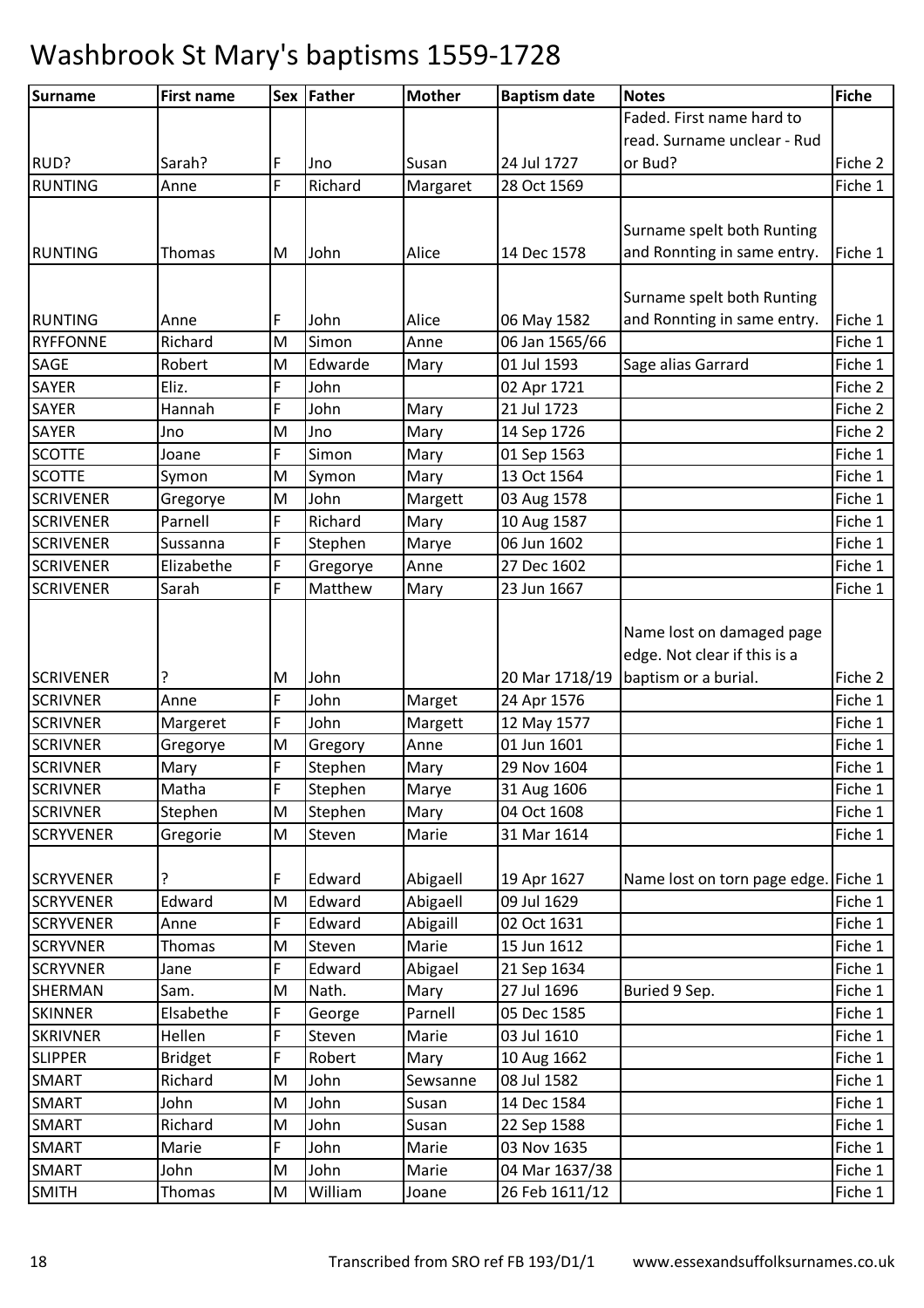| <b>Surname</b>   | <b>First name</b> | Sex | Father        | <b>Mother</b>  | <b>Baptism date</b> | <b>Notes</b>                            | <b>Fiche</b> |
|------------------|-------------------|-----|---------------|----------------|---------------------|-----------------------------------------|--------------|
| <b>SMITHE</b>    | John              | M   | Richard       | Mary           | 14 May 1587         |                                         | Fiche 1      |
| <b>SMITHE</b>    | John              | M   | Andrewe       | Margeret       | 10 Feb 1599/00      |                                         | Fiche 1      |
| <b>SMYTH</b>     | Susan             | F   | William       | Ellen          | 13 Sep 1635         |                                         | Fiche 1      |
| <b>SOWGATE</b>   | Jefferey          | M   | <b>Stiles</b> | <b>Bridget</b> | 22 Oct 1610         |                                         | Fiche 1      |
| <b>SOWGATE</b>   | Marie             | F   | James         | Joane          | 19 Mar 1636/37      |                                         | Fiche 1      |
| SOWGATE          | James             | M   | James         | Joane          | 16 Sep 1638         |                                         | Fiche 1      |
|                  |                   |     |               |                |                     | Sonne of Johan Sowgate,                 |              |
| <b>SOWGATE</b>   | James             | M   |               | Johan          | 17 Nov 1639         | widow                                   | Fiche 1      |
| <b>SPARLIN</b>   | Anne              | F.  | Laurence      | Fraunsis       | 08 Jan 1614/15      |                                         | Fiche 1      |
|                  |                   |     |               |                |                     | Page damaged - first name               |              |
| <b>SPORLE</b>    |                   | M   | John          | Ann            | 27 Dec 1724         | illegible.                              | Fiche 2      |
| <b>STANNOPP</b>  | Gresell           | F.  | Richard       | Margery        | 29 Jun 1579         |                                         | Fiche 1      |
| <b>STANNOPP</b>  | Mary              | F   | Richard       | Margery        | 29 Oct 1581         |                                         | Fiche 1      |
|                  |                   |     |               |                |                     | Base child. Entry very                  |              |
| <b>TASTER</b>    | Robert            |     |               | Mary           | 20 Jun 1697         | blurred.                                | Fiche 1      |
|                  |                   |     |               |                |                     | Filius patriae (a term mean             |              |
| <b>TASTER</b>    | Willm             | M   |               | Mary           | 04 Jun 1704         | he's illegitimate)                      | Fiche 1      |
|                  |                   |     |               |                |                     | Confirmation, not a baptism.            |              |
|                  |                   |     |               |                |                     | Performed by he Right                   |              |
|                  |                   |     |               |                |                     | <b>Reverend Father in God</b>           |              |
|                  |                   |     |               |                |                     | Mathew Lord, Bishop of                  |              |
| <b>TAYLER</b>    | Gregorie          |     |               |                | 08 Jul 1636         | Norwich.                                | Fiche 1      |
| <b>TAYLOR</b>    | Henry             | M   | Henry         | Elizabeth      | 18 Jan 1662/63      |                                         | Fiche 1      |
| <b>TAYLOR</b>    | Helena            | F.  | Willm         | Ellen          | 05 Feb 1664/65      |                                         | Fiche 1      |
|                  |                   |     |               |                |                     | It's not clear if this is a             |              |
| <b>TAYLOR</b>    | William           | M   | William       | Ellen          | 01 Mar 1667/68      | baptism or a burial.                    | Fiche 1      |
| <b>TAYLOR</b>    | Elizabeth         | F.  | William       | Ellen          | 24 Mar 1669/70      |                                         | Fiche 1      |
|                  |                   |     |               |                |                     |                                         |              |
|                  |                   |     |               |                |                     | The father's name is very               |              |
| <b>TILLET</b>    | Marie             | F   | Edward?       | Anne           | 03 Nov 1622         | faded. Edward or Edmund?                | Fiche 1      |
|                  |                   |     |               |                |                     |                                         |              |
|                  |                   |     |               |                |                     | The father's name is very               |              |
| <b>TILLET</b>    | Marie             | F   | Edmund?       | Anne           | 03 Nov 1622         | faded. Edward or Edmund?                | Fiche 1      |
| <b>TOD</b>       | Thomas            | M   | Cuthbert      | Dorcas         | 29 Oct 1623         |                                         | Fiche 1      |
|                  |                   |     |               |                |                     | Day of month very hard to               |              |
| <b>TOMLINSON</b> | Thomas            | M   | Thomas        | Katherine      | * Dec 1618          | read.                                   | Fiche 1      |
| <b>TURNER</b>    | Thomas            | M   | James         | Mary           | 05 Sep 1666         |                                         | Fiche 1      |
| <b>TURNER</b>    | Beniamin          | M   | James         | Mary           | 26 Jun 1669         |                                         | Fiche 1      |
| <b>TURNER</b>    | Eliz.             | F   | William       | Eliz.          | 12 Sep 1714         |                                         | Fiche 2      |
| <b>TURNER</b>    | Elizabeth         | F   | Wm.           | Eliz.          | 27 Nov 1715         | Not clear if baptism or burial. Fiche 2 |              |
| <b>TURNER</b>    | William           | M   | William       |                | 13 Jan 1716/17      |                                         | Fiche 2      |
| <b>TWAITS</b>    | Robert            | M   | John          | Elizab.        | 04 Jun 1704         |                                         | Fiche 1      |
| <b>TWAITS</b>    | Willm             | M   | John          | Eliz           | 17 Mar 1705/6       | Born 8 Mar 1705/6                       | Fiche 2      |
| <b>VINCE</b>     | John              | M   | Joseph        | Mary           | 10 Jun 1660         |                                         | Fiche 1      |
| <b>VINCE</b>     | Joseph            | M   | Joseph        | Mary           | 19 Jul 1664         |                                         | Fiche 1      |
| <b>VINCE</b>     | Esther            | F   | Joseph        |                | 13 Oct 1700         |                                         | Fiche 1      |
| <b>VINCE</b>     | Esther            | F   | Joseph        |                | 10 Jul 1702         |                                         | Fiche 1      |
| WALLAGE          | Edward            | M   | Edward        | Susan          | 12 Apr 1658         |                                         | Fiche 1      |